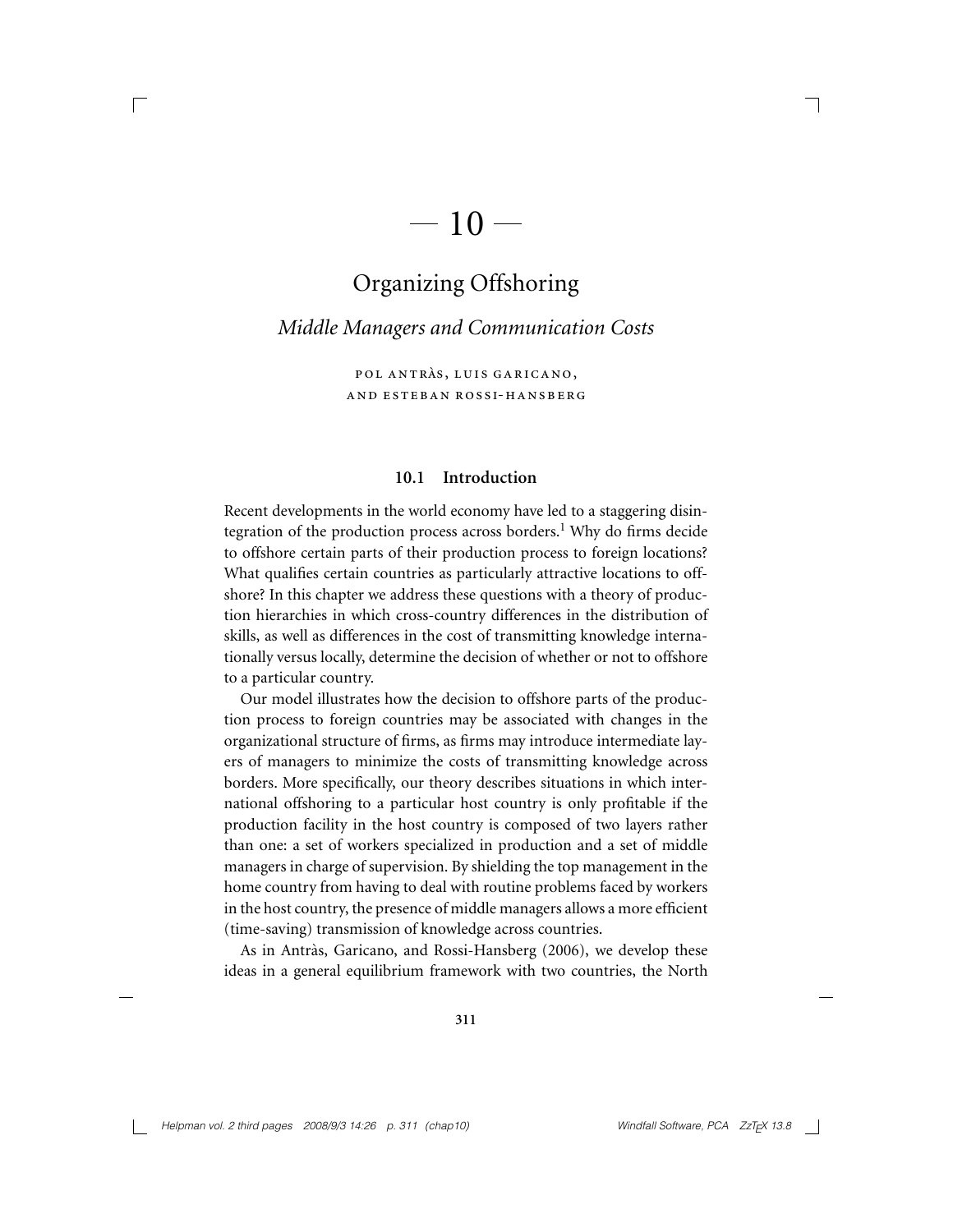and the South. We model a world economy in which production requires time and knowledge, and where agents with heterogeneous abilities sort into teams competitively. The distribution of skills in the host country (the South) plays a central role in the analysis. In particular, in situations in which the efficient organization of production demands the presence of middle managers in the host country, the availability of "middle skills" in the host country becomes crucial for attracting offshoring.

We show however that the availability of middle skills is *not* always conducive to offshoring into a particular country. When the communication technologies available to Southern teams are sufficiently developed, the presence of middle skills may actually hinder the emergence of offshoring. The intuition for this result is that advanced Southern communication technologies foster the formation of domestic teams in the host country, thus increasing the opportunity cost and equilibrium remuneration of local agents hired by multinational firms.<sup>2</sup> We show that this increase in the opportunity cost of host-country agents may be large enough to altogether deter offshoring to that particular country.

Our analysis thus shows that the distribution of skills in host countries, together with local production possibilities, are crucial in determining the desirability of a country as a target of offshoring. We examine the empirical validity of one of the main predictions of the model using data on average FDI inflows and educational attainment measures in a large cross-section of countries in the period 1993–2002. After constructing an index of the availability of communication technologies in different countries, we show that, consistent with the model, a higher availability of middle skills (as measured by secondary school enrollment) is associated with higher FDI inflows (as a percentage of GDP) into countries with poor communication technologies, but with lower FDI inflows into countries with advanced communication technologies.3

This chapter is most closely related to our previous work in Antràs, Garicano, and Rossi-Hansberg (2006), where we developed the notion of international offshoring as being the outcome of the assignment of heterogeneous agents into international hierarchical teams. In that paper we studied the consequences of international team formation for the matching between managers and workers and for the implied structure of wages. For that purpose, we simplified our analysis by focusing on two-layer teams and by drawing no distinction between international and local communi-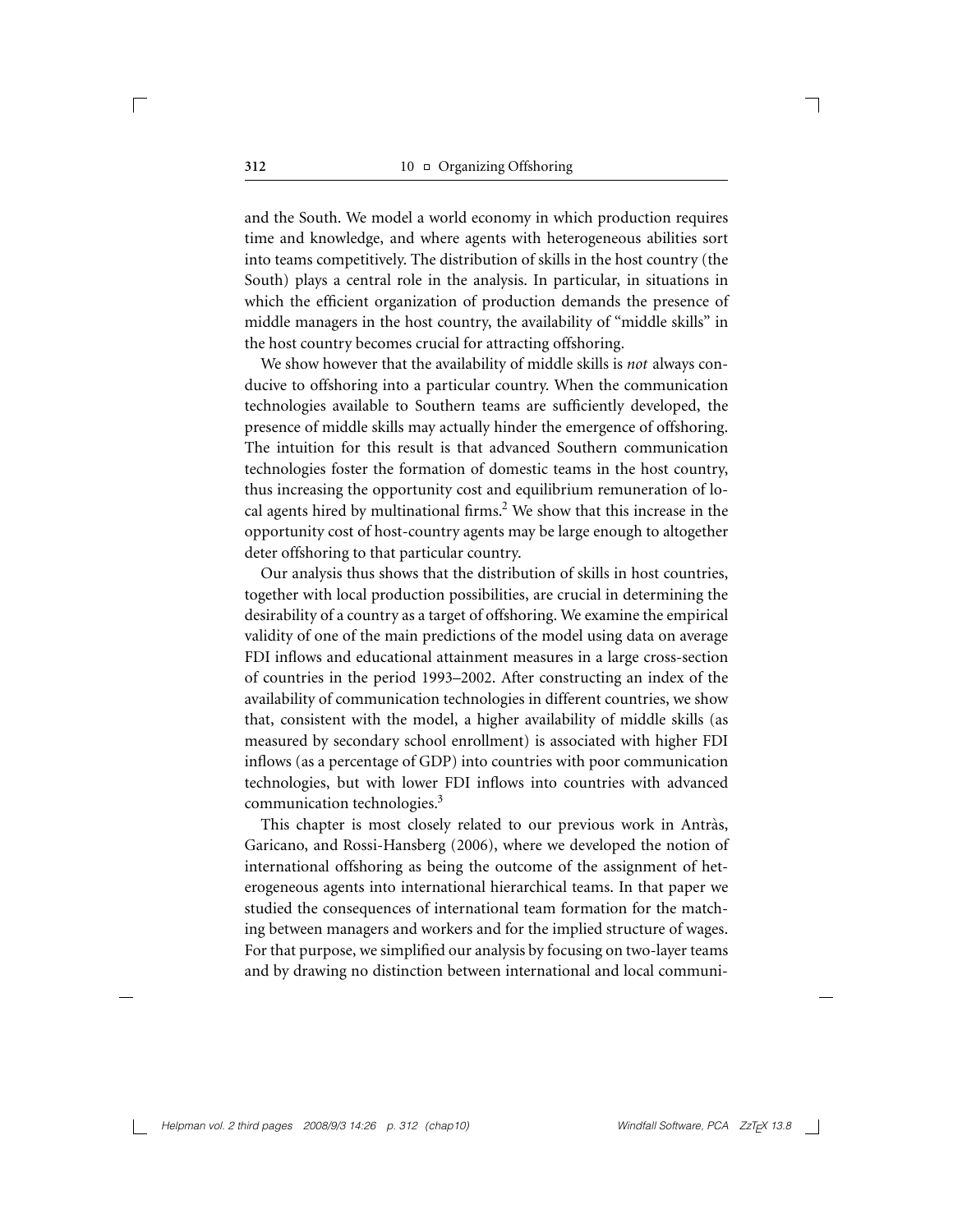cation costs within multinational and in Southern teams. As a consequence of these features, the model ruled out any active role of host-country middle managers and always generated international offshoring in equilibrium, being thus unable to shed light on the extensive margin of offshoring.<sup>4</sup>

In a related paper, Burstein and Monge-Naranjo (2009) use an extension of Lucas' (1978) span-of-control model to analyze FDI flows across countries. Their analysis distinguishes between firm-specific and host-country embedded productivity and shows how the lack of high-productivity firms in the host country, combined with high country-wide embedded productivity, fosters offshoring. In contrast with Burstein and Monge-Naranjo (2005), our analysis here incorporates endogenous organizational structures with potentially more than two layers. We therefore underscore the role of middle managers in increasing firm productivity and the role of local communication costs in determining a country's embedded productivity.

The remainder of the chapter contains six sections. In Section 10.2, we describe the general setup. In Section 10.3, we analyze the emergence of offshoring in a model where a host country (the South) has very limited opportunities of production, and we illustrate the positive role of middle managers in bringing about offshoring. In Section 10.4, we look at the other polar case in which the North and the South share access to the same communication technologies, while in Section 10.5 we consider intermediate cases. Section 10.6 summarizes one of the key empirical implications of the theory and contrasts it with the data. The last section concludes.

#### **10.2 General Setup**

The model builds on Antràs, Garicano, and Rossi-Hansberg (2006)—AGR hereafter—which in turn builds on Garicano and Rossi-Hansberg (2006a). The framework here is simpler in that we assume a discrete number of skill levels (rather than a continuum). The model is however more general than AGR in that (1) we allow for the formation of teams with more than two layers (which is a prerequisite for studying the role of middle management); and (2) we introduce differences between the costs of transmitting knowledge locally and internationally.

The world economy is inhabited by a unit measure of agents, each endowed with a skill level  $z \in [0, 1]$  and a unit of time. The distribution of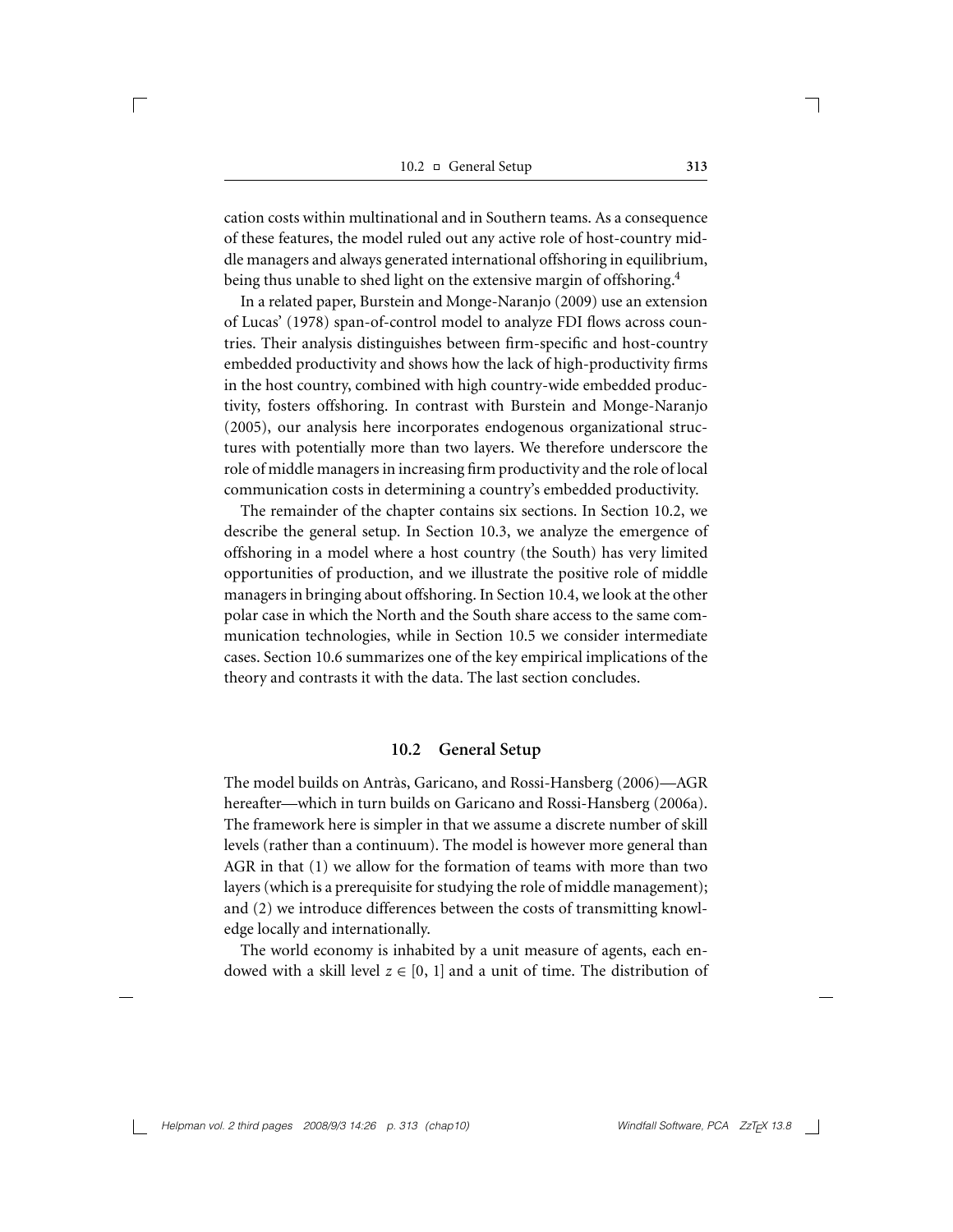skills in the world population is given by the distribution function

$$
s(z) = \begin{cases} s_h & \text{if } z = z_h \\ s_m & \text{if } z = z_m, \\ s_l & \text{if } z = z_l \end{cases}
$$

with  $z_h > z_m > z_l$  and  $s_h + s_m + s_l = 1.5$ 

The world consists of two countries: the North and the South. As in AGR, we assume that the North and the South are endowed with different distributions of skills, with the North being endowed with relatively higher skill levels. We capture this feature in a stark way: all agents in the North are endowed with a skill level equal to *zh*, while agents in the South are endowed with a skill level equal to  $z_m$  or  $z_l$ .<sup>6</sup> Our assumptions on the distribution of skills lead to a stylized model of the decision of high-skilled Northern agents of whether to offshore to the South or remain self-employed.<sup>7</sup>

Agents derive linear utility from consuming the only good in the economy, whose price is normalized to one. Production of this good combines labor and knowledge. As in Garicano (2000) and Garicano and Rossi-Hansberg (2006a), production requires solving the problems that arise in production. An agent with skill *z* can solve all problems indexed between 0 and *z*, so an agent with skill *z > z* can solve all the problems that *z* can solve plus some extra ones. That is, knowledge is cumulative. We normalize the set of problems so that the skill level *z* is also the proportion of problems an agent can solve. Agents have one unit of time that they can use in production or communicating with other agents. Agents face a unit measure of problems per unit of production time, and we normalize output so that a unit measure of solved problems yields one unit of output.

Agents can choose to produce together in teams or work on their own (self-employment). A self-employed agent with knowledge *z* spends all his time in production and solves a fraction *z* of the problems that he confronts. Hence, his expected output and income is given by  $y = z$ . Agents producing in teams can communicate their knowledge to others, and thus help them solve problems. This possibility allows them to form organizations in which several individuals combine their time and knowledge to produce together. Such organizations are composed of production workers, who draw problems, and problem solvers (managers), who can answer questions and thus help workers solve the problems they cannot solve on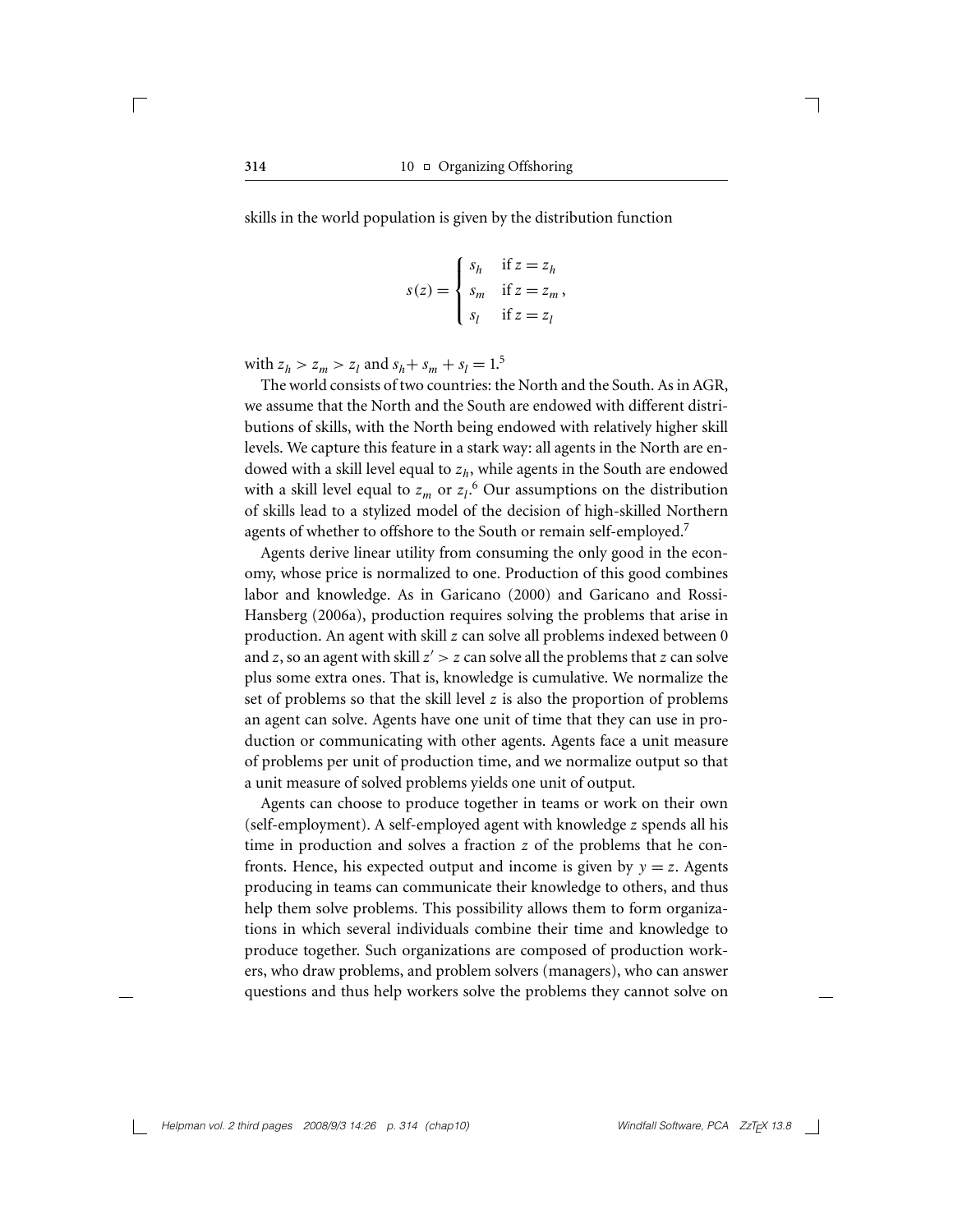their own. Agents are income maximizers and so choose the occupation that pays them the highest wage given their ability.

Workers draw problems and try to solve them. If they can, they produce; if they cannot, they ask for help from the managers right above them, in which case these managers incur a communication cost  $h_i \in (0, 1)$ , where *i* denotes the identity and location of the parties communicating (which we will specify below). If the manager knows the solution to the problem, the team produces output. If the manager does not know the solution but has a manager above him, he asks this manager for help, and this upper-level manager incurs a communication cost  $h_j$  (more on this below). In such a case, production occurs only if the upper-level manager knows the solution to the problem. The skill distribution we assume above, with only three levels of skill, implies that three organizational forms can potentially arise in equilibrium, namely, three-layer teams, two-layer teams, and self-employed agents.<sup>8</sup> Hence, the above discussion suffices to cover the workings of all possible production teams.

To summarize, production is organized in knowledge hierarchies, with some agents specialized in production and some in management. This production structure also gives rise to "management by exception," whereby production workers deal with the most common problems and problem solvers deal with the exceptions. These characteristics are optimal under the assumption that agents do not know who may know the solution to problems they cannot solve, as Garicano (2000) showed in a model with homogeneous workers. The purpose of the hierarchy is to protect the knowledge of those who are more knowledgeable from easy questions others can solve.

Communication costs depend on the circumstance in which communication occurs. We denote communication costs within Southern teams that are not part of a multinational by  $h<sub>S</sub>$ . Communication costs between Southern agents within a multinational are denoted by  $h<sub>L</sub>$ , and international communication costs by  $h<sub>I</sub>$ . We assume throughout that international communication costs are higher than local communication costs within multinational teams, and so  $h<sub>I</sub> > h<sub>L</sub>$ . We also assume that local communication technology within multinational teams is at least as good as Southern communication technology available to agents belonging to Southern teams, and so  $h_L \leq h_S$ .

Hence, multinationals will provide two different inputs to agents in the South: first, the ability to benefit from the knowledge of high-skilled agents in the North; and second, access to a (weakly) better technology for local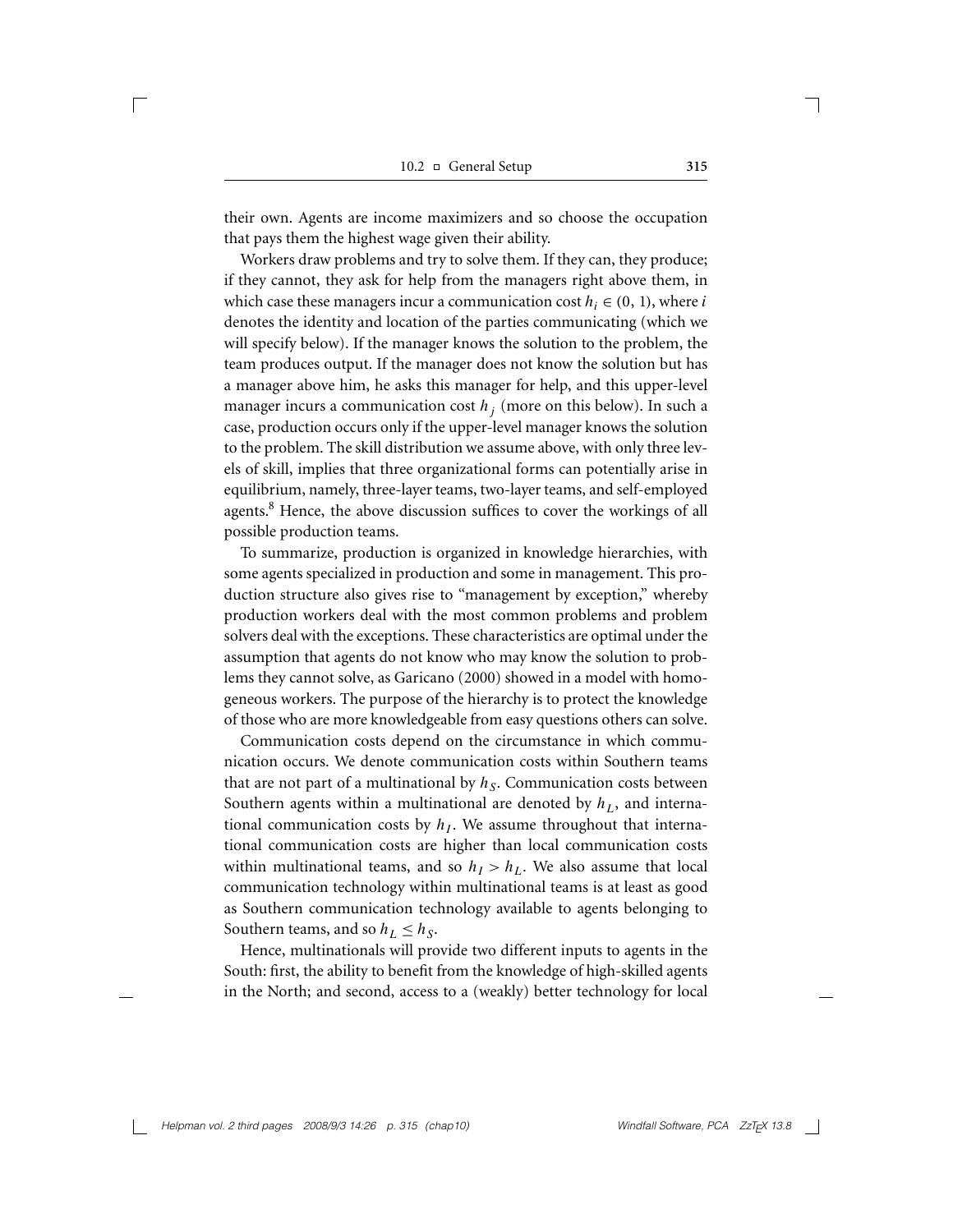communication. We interpret the latter feature as a form of technology transfer from multinationals to the South.<sup>9</sup> Throughout the chapter we assume that there is no international market for the better local communication technology of multinationals. On top of local telecomunications, this technology can be thought of as processes and a common culture that together are designed to facilitate information flows within the team. Such processes are not codified or systematized and, therefore, cannot be sold or transferred in the market across borders and firm boundaries (e.g., Arrow 1974).10 As we will see below, the relative quality of the local multinational and Southern technologies will be crucial in the analysis.

Let us illustrate how production in a two-layer team is carried out. Suppose a top manager with knowledge  $z_2$  leads a one-layer team of  $n_0$  production workers. These workers draw a unit measure of problems each, and solve a fraction  $z_0$  of them. Hence they pass on a fraction  $(1 - z_0)$  of all problems. Managers are thus asked to solve  $n_0 \left(1 - z_0\right)$  problems, which they can address in  $n_0$   $(1-z_0)$   $h_i$  units of time. Optimally, managers join teams with precisely the right number of production workers so that they use all their time. Since all agents have one unit of time available, the team size  $n_0$  is implicitly given by

$$
n_0 h_i (1 - z_0) = 1,\t(10.1)
$$

where  $i \in \{I, L, S\}$ . The time constraint implies that the span of the managers is limited by the knowledge of their subordinates.

Output is produced whenever either workers or manager know the solution to the problems, so

$$
y = z_2 n_0.
$$

Note the source of complementarity between skills in our model: an able top manager increases the productivity of all workers in the team. At the same time, the more knowledgeable are the subordinates, the larger the team and the more can managers leverage their own knowledge.

Denote the earnings of workers by  $w_0$ . Then zero profits implies that the wage of managers is given by

$$
w_2 = n_0(z_2 - w_0) = \frac{z_2 - w_0}{h_i(1 - z_0)}.
$$

Production in three-layer teams is similar but it includes a measure  $n_1$ of middle managers. Let their skill level be given by  $z_1$ . Then if the skill of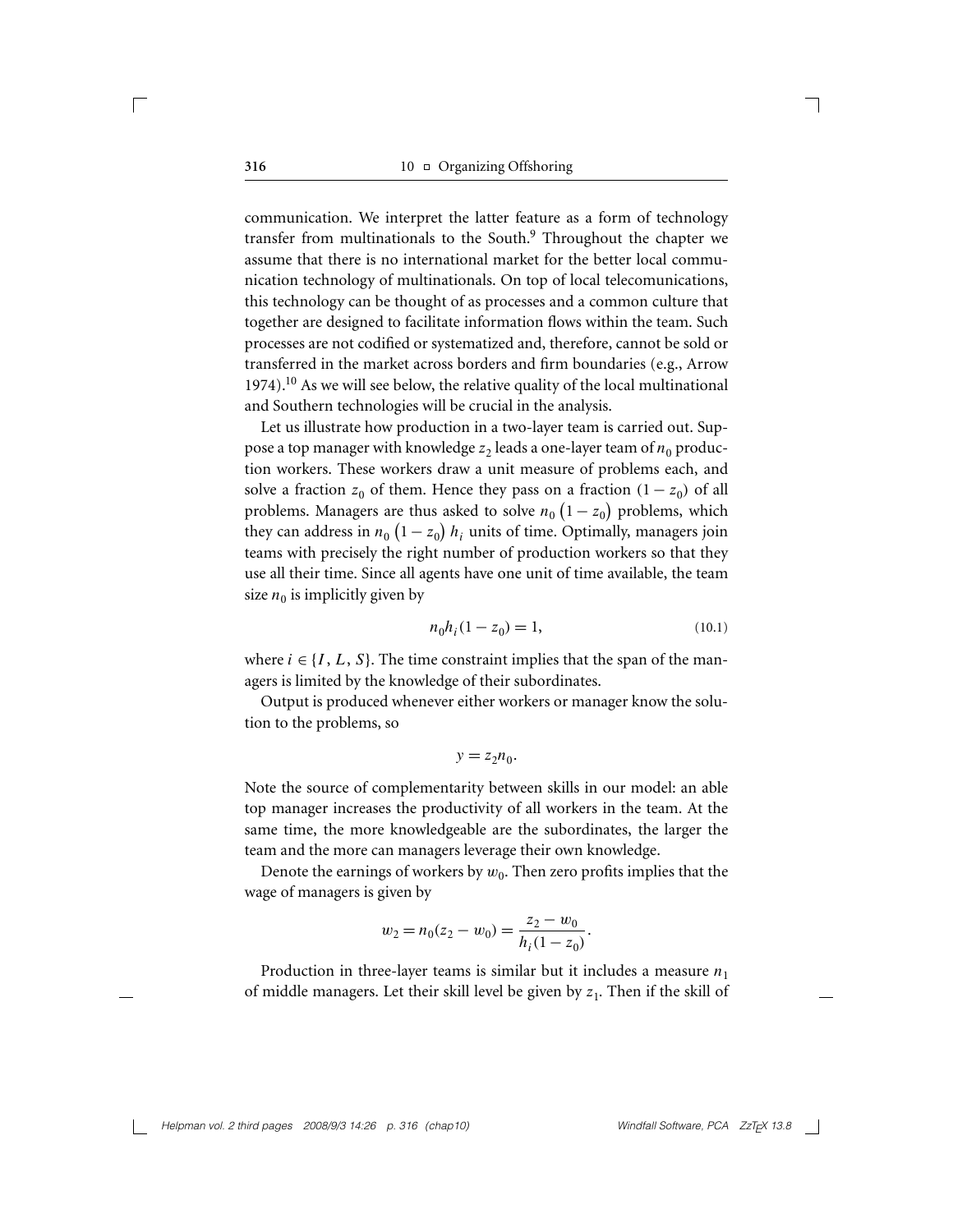10.2 General Setup **317**

workers is given by  $z_0$ , the top manager is only asked to solve  $n_0(1-z_1)$ problems, while the layer of middle managers are asked to solve  $n_0\left(1-z_0\right)$ problems. The time constraints of these two layers of managers are thus

$$
n_0 h_i \left( 1 - z_1 \right) = 1 \tag{10.2}
$$

and

 $\sqrt{2}$ 

$$
n_0 h_j \left( 1 - z_0 \right) = n_1,\tag{10.3}
$$

where  $h_j$  for  $j \in \{I, L, S\}$  denotes the cost of communicating knowledge from top to middle managers. These two equations pin down the size of each of the two lower layers in the team.

Denoting the earnings of middle managers by  $w_1$ , we have that

$$
w_2 = n_0(z_2 - w_0) - n_1 w_1 = \frac{z_2 - w_0 - h_j (1 - z_0) w_1}{h_i (1 - z_1)}.
$$

In the next three sections, we turn to analyze the equilibrium of our two-country world economy, where all agents maximize utility, and labor markets clear in both countries. We denote by  $w_i$  the earnings of an agent with skill  $z_i$ . Note that if the equilibrium is such that a fraction of agents with skill level *z<sub>i</sub>* remain self-employed, then the equilibrium wage of all agents with that skill level necessarily equals  $w_i = z_i$ .

As mentioned above, the simple skill distribution we have assumed implies that we can focus on studying three-layer teams, two-layer teams, and self-employment. This is because it is never optimal to assign two agents with the same skill level to different layers of an organization. Similarly, a team will never have a manager who is less skilled than his subordinates. In terms of the specifics of our two-country model, this implies that Northern agents with skill  $z<sub>h</sub>$  will either be self-employed or top managers, while Southern agents with skill  $z_l$  will either be self-employed or workers. Southern agents with skill  $z_m$  may be top managers of two-layer teams, middle managers, workers, or self-employed.

We shall assume throughout that  $s_h$  is sufficiently low relative to  $s_m$  and *sl*, which ensures that high-skilled Northern agents are self-employed only in situations in which *all* other agents in the world economy are also selfemployed.<sup>11</sup>

*Helpman vol. 2 third pages 2008/9/3 14:26 p. 317 (chap10)* Windfall Software, PCA ZzT<sub>E</sub>X 13.8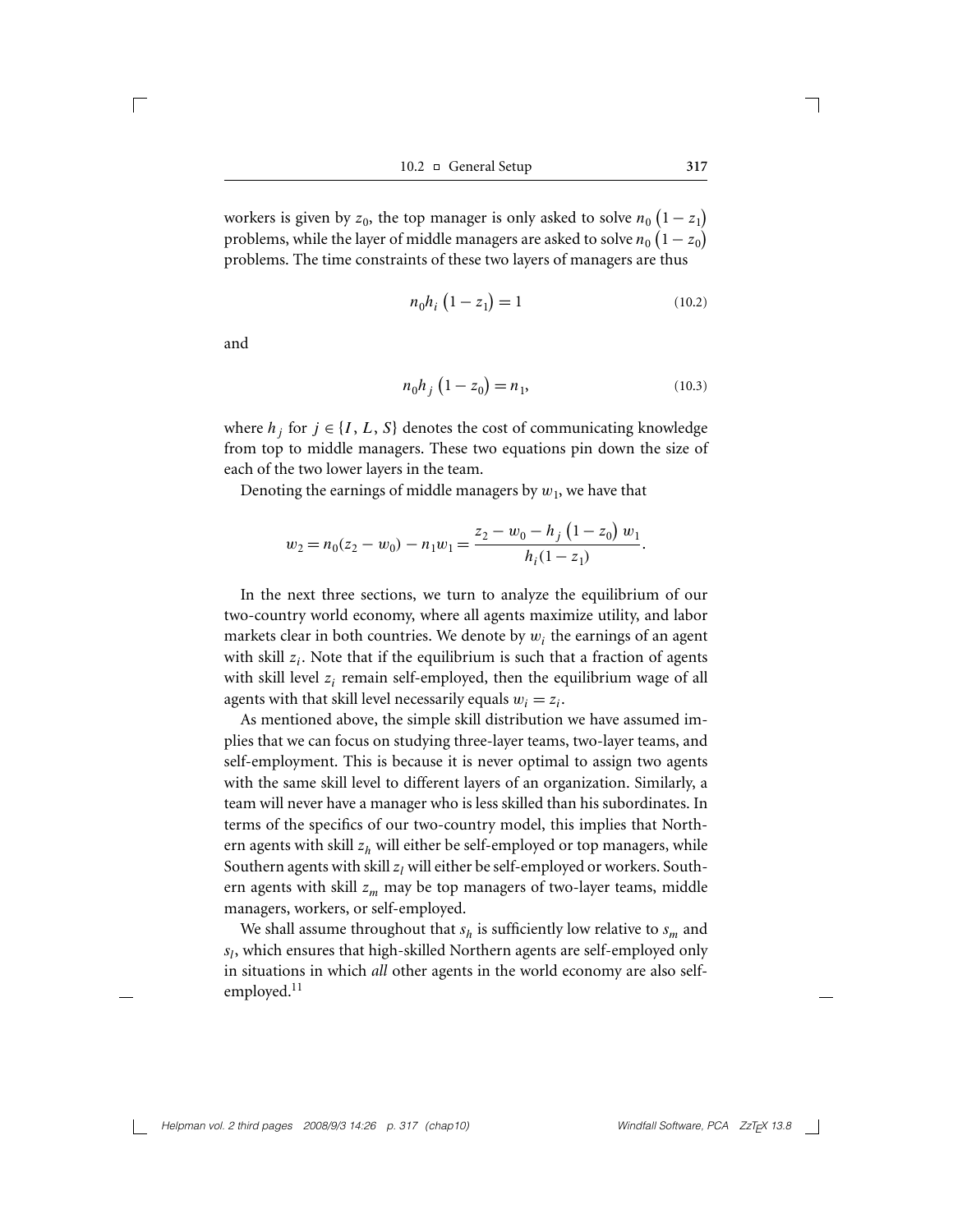#### **10.3 Equilibrium with Inefficient Southern Communication**

We start by analyzing a situation in which the local communication costs  $h<sub>S</sub>$  faced by Southern agents in domestic teams are so high that domestic Southern teams never form. Namely,  $h<sub>S</sub>$  is such that

$$
\frac{z_m}{h_S(1-z_l)} < z_m + \frac{z_l}{h_S(1-z_l)}
$$

or

$$
h_S \ge \widehat{h}_S \equiv \frac{z_m - z_l}{z_m \left(1 - z_l\right)}.
$$

That is to say, total production in a local Southern team is smaller than what its members can get if they work as self-employed. This leads to a world economy that will be in one of four possible equilibria: $12$ 

1. No offshoring. This corresponds to a situation in which agents in the North do not find it profitable to form two- or three-layer teams with agents in the South. In such a case, all agents are necessarily selfemployed (since middle- and low-skilled agents do not form teams in the South). This implies that all agents earn their self-employment wages:

$$
w_i = z_i \text{ for } i = h, m, l.
$$

2. Two-layer middle-skill offshoring  $(z_0 = z_m)$ . In this case, Northern agents decide to form international teams, but only with Southern middle-skilled agents (who become workers). Northern agents thus earn a wage equal to

$$
w_h = \frac{z_h - w_m}{h_I(1 - z_m)},
$$

where  $w_m$  refers to the wage of Southern middle-skilled agents. It is clear that agents with skill  $z_l$  will in this case be self-employed and thus  $w_l = z_l$ . Furthermore, notice that equation (10.1) with  $h_i = h_l$  pins down the relative share of agents of each type in a two-layer team as a function of parameters. It will thus be the case that, for sufficiently low *sh* (our assumption above), a fraction of medium-skilled agents will also remain unemployed in equilibrium, and thus  $w_m = z_m$ .<sup>13</sup>

*Helpman vol. 2 third pages 2008/9/3 14:26 p. 318 (chap10)* Windfall Software, PCA ZzT<sub>E</sub>X 13.8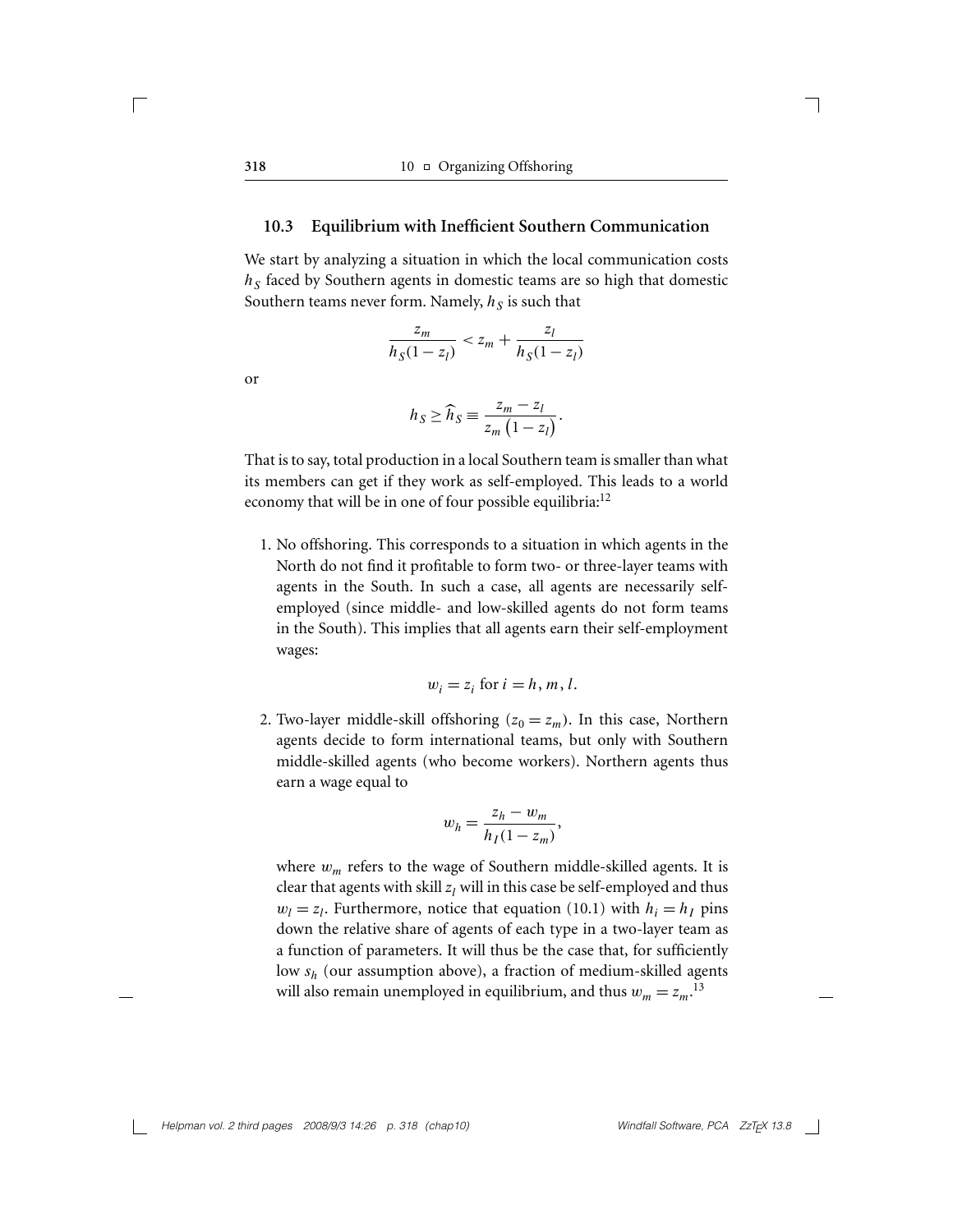3. Two-layer low-skill offshoring  $(z_0 = z_l)$ . This case is similar to the one above, but now Northern agents form teams with low-skilled Southern agents. The wages of the Northern agents are in this case given by

 $\sqrt{2}$ 

$$
w_h = \frac{z_h - w_l}{h_I(1 - z_l)}.
$$

In addition, it is clearly the case that  $w_m = z_m$  (all medium-skilled Southern agents are self-employed), and for sufficiently low  $s_h$ , a fraction of the low-skilled Southern agents will also be self-employed, implying that  $w_l = z_l$ .

4. Three-layer offshoring. In this case, agents in the North form threelayer teams and obtain a wage given by

$$
w_h = \frac{z_h - w_l - w_m h_L (1 - z_l)}{h_I (1 - z_m)}.
$$
\n(10.4)

Notice from equations (10.2) and (10.3) that the relative shares of agents of each type in these teams are fixed, in the sense that they are pinned down by parameters. It will thus (generically) be the case that a fraction of agents of at least two types will end up being selfemployed in equilibrium, and the wages of these two types will then be determined by their self-employment wages. For low enough *sh*, it will necessarily be the case that all agents in the South will earn their self-employment wages:  $w_m = z_m$  and  $w_l = z_l$ .

#### *10.3.1 Communication Costs, Middle Skills, and Offshoring*

Having described these four potential types of equilibria, let us study when they emerge in equilibrium. First note that high-skilled agents in the North always prefer to form two-layer teams with low-skilled agents than twolayer teams with medium-skilled agents. That is,

$$
\frac{z_h - z_l}{h_I(1 - z_l)} > \frac{z_h - z_m}{h_I(1 - z_m)}
$$

for all  $z_m > z_l$ . This implies that given our assumptions on the supply of skills, equilibria of type 2 never arise.<sup>14</sup>

Next note that an equilibrium with three-layer offshoring requires

$$
\frac{z_h - z_l - z_m h_L (1 - z_l)}{h_I (1 - z_m)} > \max \left\{ z_h, \frac{z_h - z_l}{h_I (1 - z_l)} \right\}.
$$
 (10.5)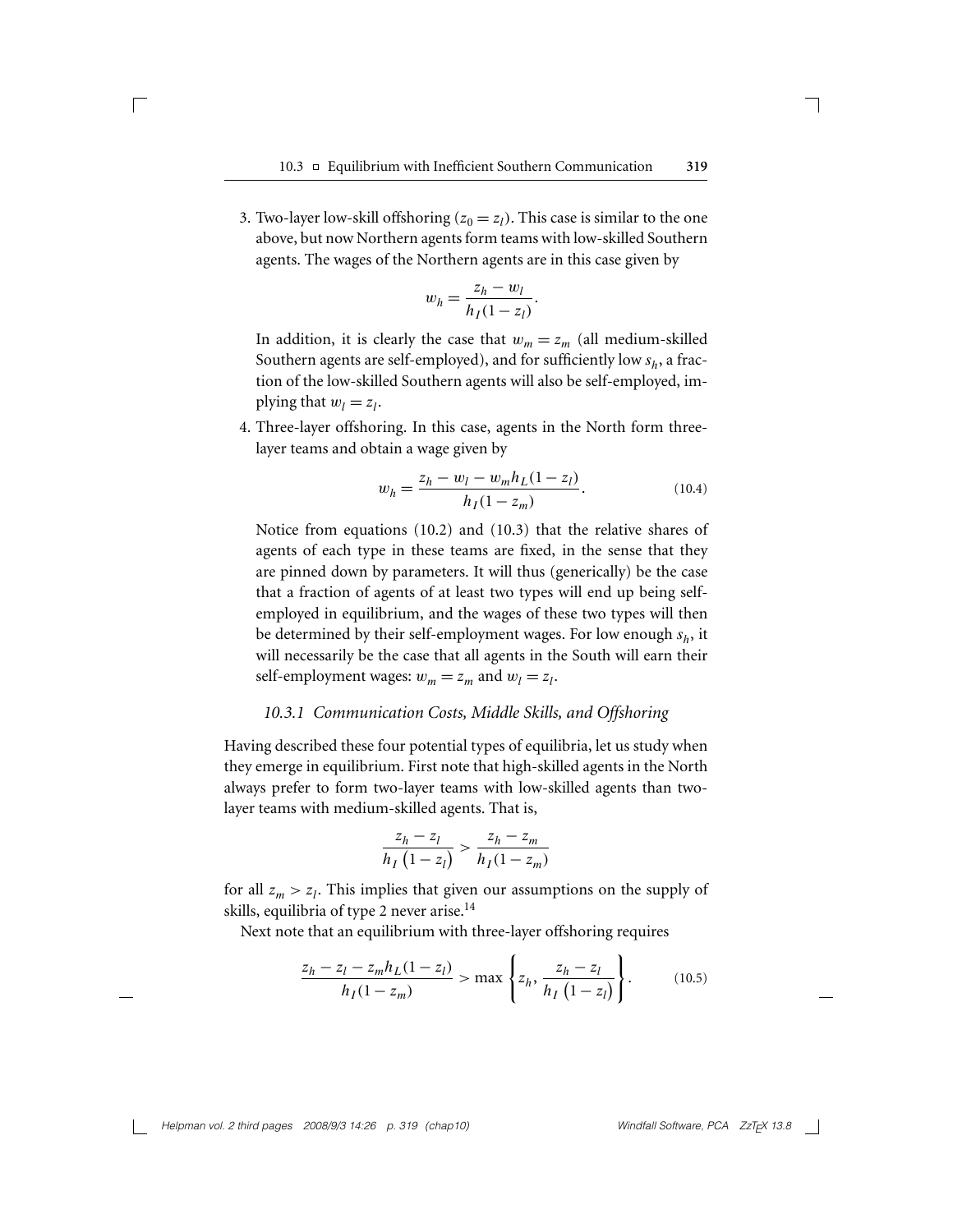Straightforward differentiation implies that the left-hand side of this inequality is increasing in middle skills *zm* if and only if

$$
h_L < \widehat{h}_L \equiv \frac{z_h - z_l}{1 - z_l}.\tag{10.6}
$$

In that case, when  $z_m$  is close to  $z_l$ , (10.5) will not hold, while when  $z_m$  is sufficiently large, (10.5) will necessarily hold. Hence, there exists a unique threshold skill level  $\hat{z}_m \in (z_l, 1)$  over which three-layer offshoring is an aquilibrium and under which it is not. The threshold  $\hat{z}_m$  is obtained by equilibrium and under which it is not. The threshold  $\hat{z}_m$  is obtained by setting (10.5) to equality.

In the converse case in which  $h_L > \hat{h}_L$ , one can easily verify that condition (10.5) cannot possibly hold for any  $z_m \in (z_l, 1)$ , and thus three-layer offshoring cannot be an equilibrium.<sup>15</sup> In such a case, the equilibrium will entail no offshoring or two-layer offshoring. In particular, no offshoring is preferred to two-layer offshoring if international communication costs are  $\text{high, } z_h > (z_h - z_l) / [h_I (1 - z_l)], \text{or}$ 

$$
z_h h_I > \widehat{h}_L,\tag{10.7}
$$

while two-layer offshoring is preferred to no offshoring when the converse of condition  $(10.7)$  holds.<sup>16</sup>

Formally stated, if we define offshoring as the volume of production in multinational teams, we have shown the following.

**Proposition 10.1** *If*  $h_S \ge \widehat{h}_S$ *, there exist two thresholds*  $\widehat{h}_L \in (0, 1)$  *and*  $\widehat{z}_m \in (z_l, 1)$  such that

- *1. Three-layer offshoring is an equilibrium if and only if*  $h_L < \widehat{h}_L$  *and*  $z_m > 0$ *zm.*
- *2. Otherwise, offshoring is independent of*  $z_m$ *. If*  $z_h h_l > \widehat{h}_l$ *, there is no offshoring in equilibrium, while if*  $z_h h_I < h_L$ *, two-layer offshoring is an equilibrium.*

Because the choice between no offshoring and two-layer offshoring is independent of  $z_m$ , we can thus conclude that a larger  $z_m$  tends to (weakly) favor the emergence of an equilibrium with offshoring.<sup>17</sup> In addition, the output of offshoring teams is (weakly) increasing in the skill level of middle managers. Therefore, we can conclude the following.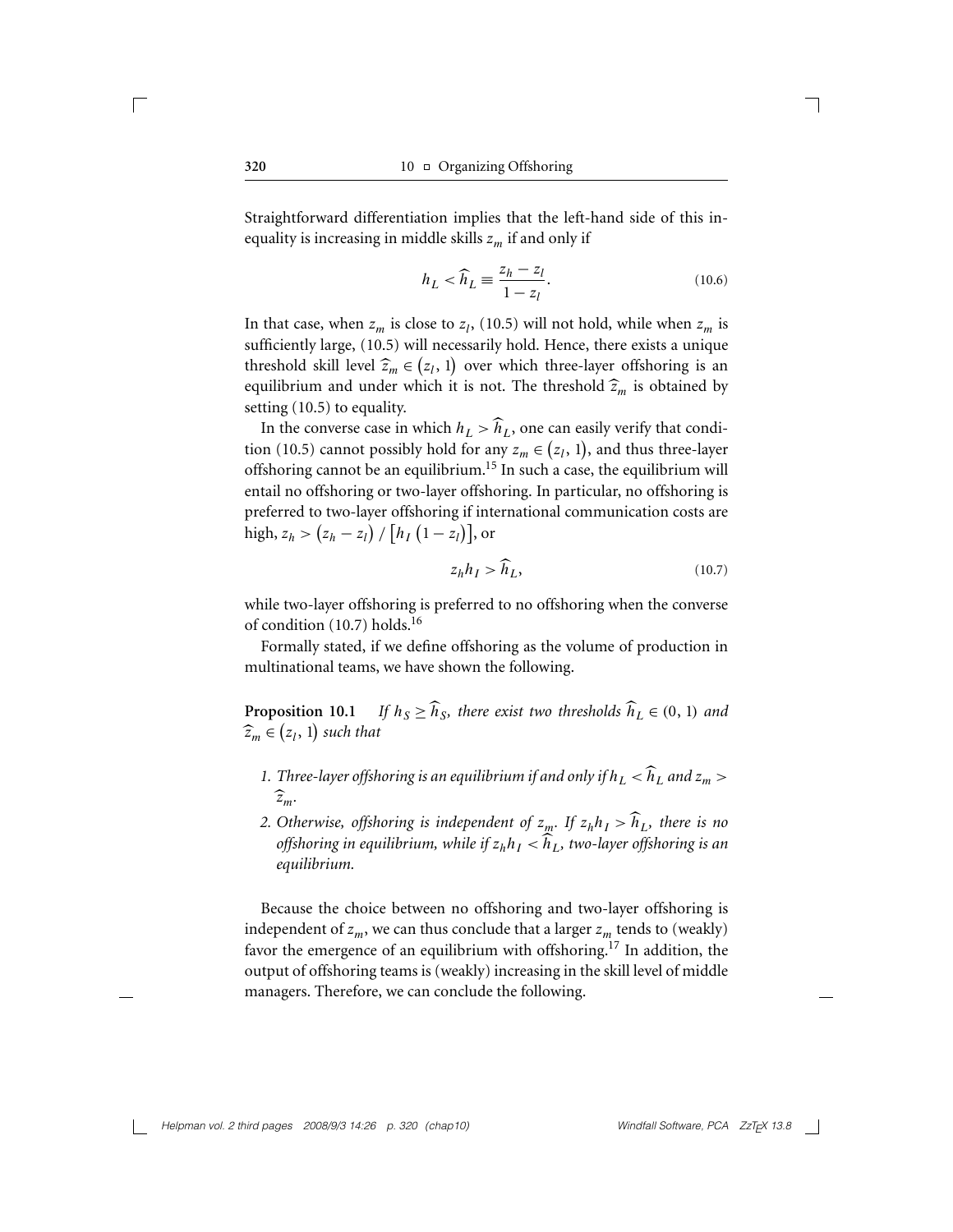**Corollary 10.1** *If*  $h_S \ge \widehat{h}_S$ *, in equilibrium, offshoring is (weakly) increasing in the skill level zm of middle-skilled agents.*

 $\sqrt{2}$ 

Our analysis therefore highlights the role of middle-skilled agents in fostering offshoring. Intuitively, higher-ability, middle-skilled agents are better able to protect top managers in the North from "expensive" routine problems, thus making offshoring more attractive.

#### **10.4 Equilibrium with Efficient Southern Communication**

In the previous section we have shown that the existence of middle skills in the South fosters international offshoring. This section briefly illustrates that this result heavily relies on our assumption that domestic team formation is limited by high local Southern communication costs.

To see this, consider the case in which  $h<sub>S</sub> = h<sub>L</sub>$ , and so, local communication costs are the same no matter if local communication happens within multinational teams or within Southern domestic teams. Relative to the previous section, the only new feature is that an equilibrium may now include two-layer teams between agents with skills  $z_m$  and  $z_l$ . The ability to form local teams imposes the following restriction on Southern wages:

$$
w_m \ge \frac{z_m - w_l}{h_L \left(1 - z_l\right)}.\tag{10.8}
$$

If this condition was not satisfied in equilibrium, Southern agents would have incentives to deviate from that equilibrium and form two-layer teams among themselves. Using condition (10.8), one can show that the rents that Northern agents with skill  $z<sub>h</sub>$  obtain from three-layer offshoring must satisfy

$$
w_h = \frac{z_h - w_l - w_m h_L (1 - z_l)}{h_I (1 - z_m)} \le \frac{z_h - z_m}{h_I (1 - z_m)} < \frac{z_h - z_l}{h_I (1 - z_l)}.\tag{10.9}
$$

With the possibility of the formation of two-layer Southern teams, there is an additional instrument to clear factor markets, and (generically) the equilibrium will now feature only one type of agent being (partially) selfemployed. Condition (10.9) above implies that whenever some agents with skills  $z_m$  or  $z_l$  are self-employed (which will be the case whenever  $s_h$  is low, as we have been assuming throughout), then three-layer offshoring will be dominated by two-layer international offshoring.<sup>18</sup>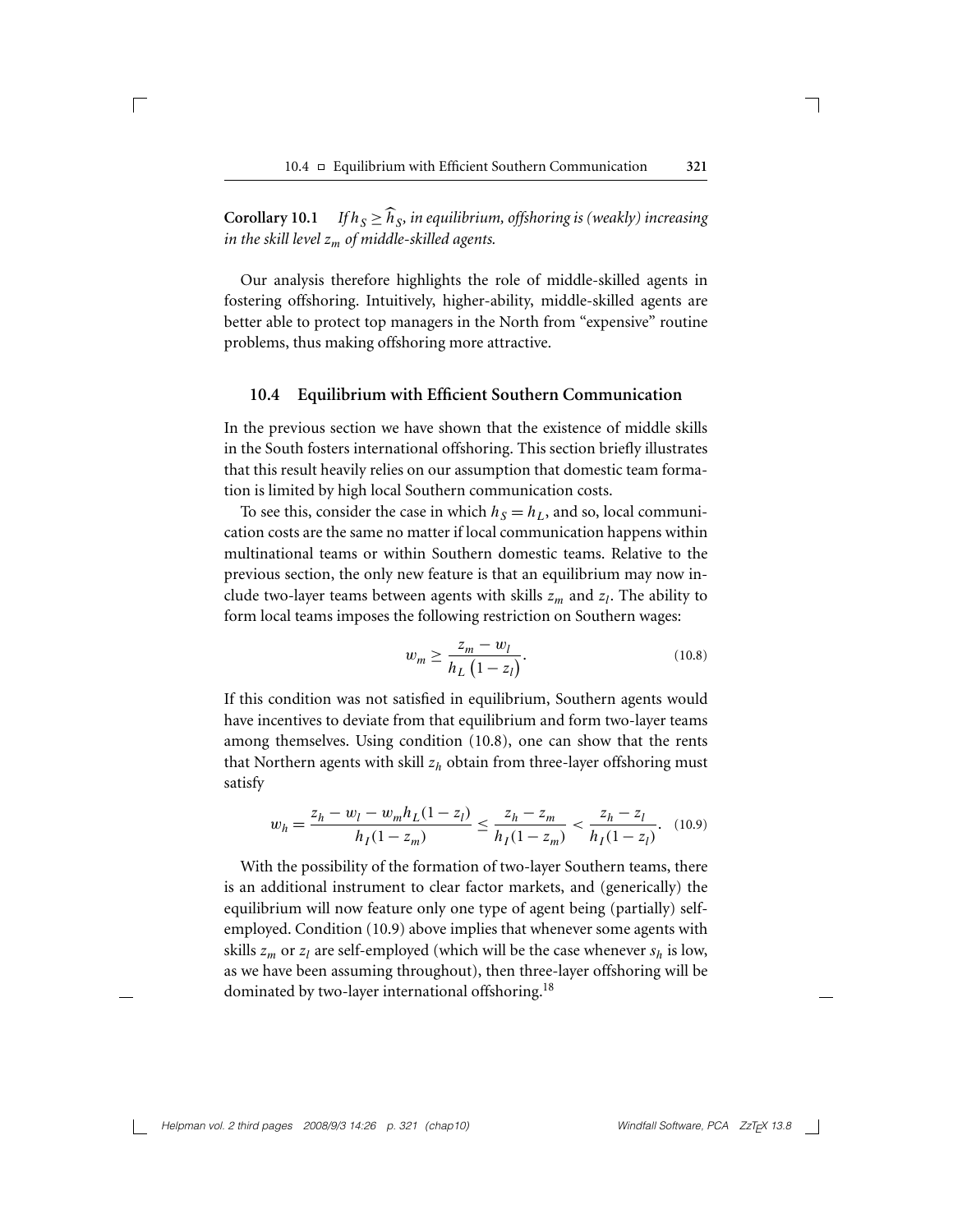The intuition behind this result is that when agents in the South have the option of forming teams between themselves, the opportunity cost of forming three-layer international teams increases to the point where these become unprofitable.<sup>19</sup>

How do medium skills affect the extensive margin of offshoring in this case? It is straightforward to see that whenever low-skilled Southern agents are partially self-employed, then  $w_l = z_l$ . And since  $w_m \ge z_m$ , two-layer offshoring will only emerge if it involves low-skilled workers. The analysis of this case is as in the previous section, with offshoring emerging only if  $z_h h_I < \widehat{h}_L$ , which is independent of  $z_m$ . If, alternatively, middle-skilled Southern agents are partially self-employed, then it is no longer clear which type of two-layer offshoring will emerge in equilibrium. This depends on a relative comparison of  $(z_h - z_m) / [h_I(1 - z_m)]$ and  $\left[ z_h - z_m \left( 1 - h_L \left( 1 - z_l \right) \right) \right] / \left[ h_I (1 - z_l) \right]$ . Regardless of the form of two-layer offshoring, it is clear however that a larger *zm* will *reduce* the attractiveness of offshoring versus no offshoring.

This section has therefore shown that the emergence of offshoring, and in particular that of three-layer offshoring, depends crucially on inefficient local communication technology in the South. If this technology is as good as the one used by multinationals, better medium-skilled agents imply better local teams, *not* more offshoring! On the contrary, with good local communication, the model is actually consistent with better middle skills in the South reducing the attractiveness of offshoring.

#### **10.5 The Intermediate Case**

Let us finally consider intermediate cases. In particular, consider the case in which the technology to communicate in the South is less efficient than the local communication technology of multinationals ( $h<sub>S</sub> > h<sub>L</sub>$ ). The formation of Southern teams now imposes the constraint

$$
w_m \ge \frac{z_m - w_l}{h_S (1 - z_l)}.
$$
\n(10.10)

When  $h_S$  is high enough ( $h_S \geq \widehat{h}_S$ ), two-layer Southern teams will not be formed in equilibrium and the analysis is as in Section 10.3. For lower  $h<sub>S</sub>$  $(h<sub>S</sub> < \widehat{h}<sub>S</sub>)$ , these teams will be formed and will ensure that only one type of agent is self-employed in equilibrium. Let us focus on these situations hereafter.

*Helpman vol. 2 third pages 2008/9/3 14:26 p. 322 (chap10)* Windfall Software, PCA ZzT<sub>E</sub>X 13.8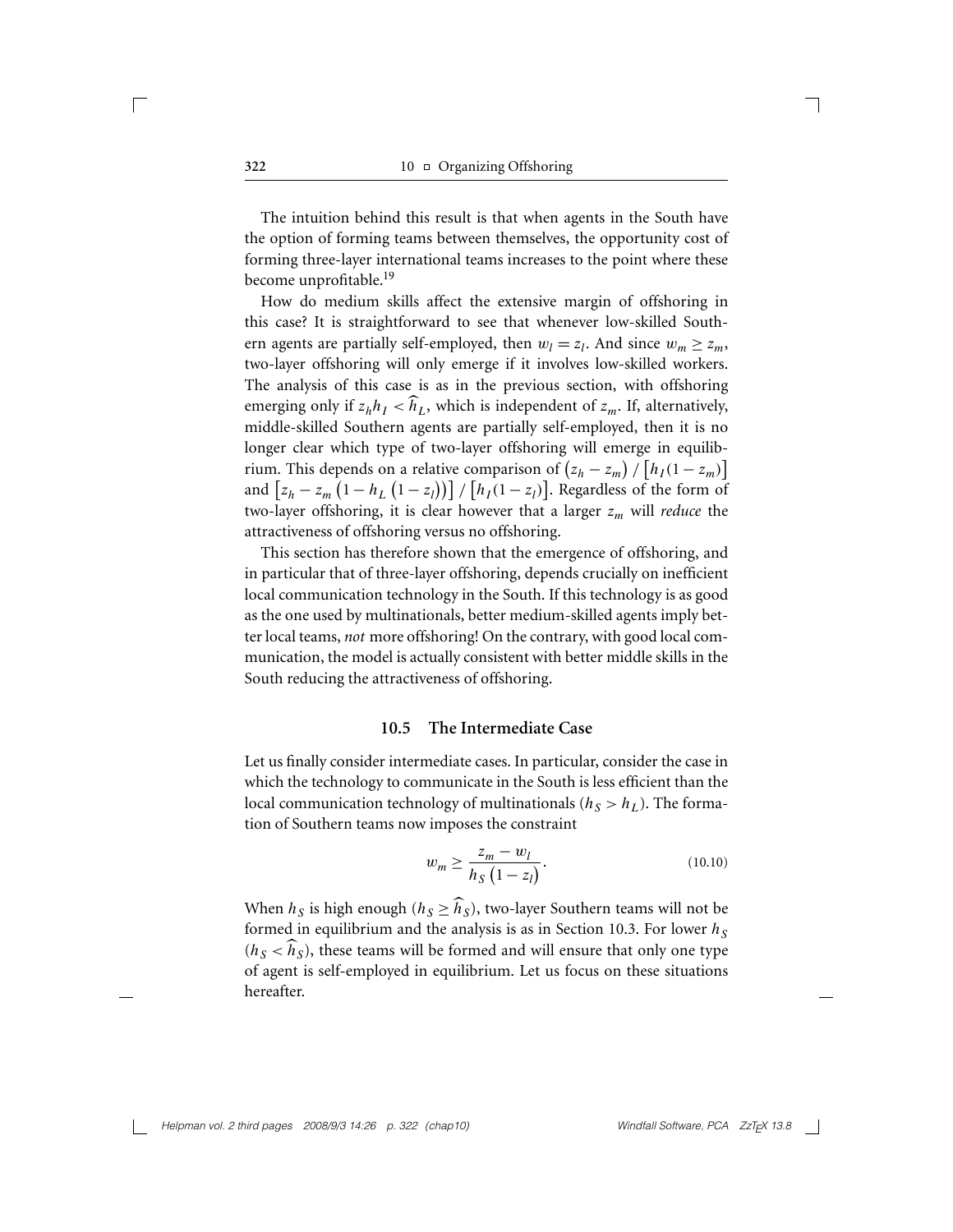We next consider the four cases discussed in Section 10.3, but now taking into account that the wages of Southern agents will satisfy (10.10) with equality. To simplify the exposition, we will focus on the case in which  $s_l$ is high enough to ensure that low-skilled Southern agents are partially selfemployed, and thus  $w_l = z_l$  and  $w_m = (z_m - z_l) / [h_S (1 - z_l)]$ . We briefly consider an alternative scenario at the end of this section.

As in Section 10.3, we begin by noting that since  $w_m > z_m$  whenever  $h_S <$  $\widehat{h}_S$ , two-layer offshoring with middle-skilled Southern agents will again be dominated by two-layer offshoring with low-skilled Southern agents. Furthermore, since  $w_l = z_l$ , the comparison between this latter option and no offshoring is identical to that discussed in Section 10.3, and no offshoring will dominate two-layer offshoring whenever  $z_h h_I > h_L$  (where, remember,  $\hat{h}_L \equiv (z_h - z_l) / (1 - z_l)$  and vice versa when  $z_h h_I < \hat{h}_L$ .

Next note that an equilibrium with three-layer offshoring requires

$$
\frac{z_h - z_m \frac{h_L}{h_S} - z_l \left(1 - \frac{h_L}{h_S}\right)}{h_I (1 - z_m)} > \max \left\{ z_h, \frac{z_h - z_l}{h_I (1 - z_l)} \right\}.
$$
 (10.11)

Straightforward differentiation implies that the left-hand side of this inequality is increasing in middle skills *zm* if and only if

$$
h_L/h_S < \widehat{h}_L. \tag{10.12}
$$

This condition is analogous to (10.6) in Section 10.3, but it also applies to cases in which  $h<sub>S</sub>$  is not prohibitively high (i.e.,  $h<sub>S</sub> < 1$ ). Moreover, it is again the case that, provided that  $(10.12)$  holds, when  $z_m$  is close to  $z_l$ , (10.11) will not hold, while when  $z_m$  is sufficiently large, (10.11) will necessarily hold. Hence, there again exists a unique threshold skill level  $\bar{z}_m \in (z_1, 1)$ —obtained by setting (10.11) to equality—over which threelayer offshoring is an equilibrium and under which it is not.

Following the same logic as in Section 10.3, one can show that in the converse case in which  $h_L/h_S > \hat{h}_L$ , condition (10.11) cannot possibly hold for any  $z_m \in (z_l, 1)$ , and thus three-layer offshoring cannot be an equilibrium. In such a case, the equilibrium will entail no offshoring or two-layer offshoring, with the choice determined by the relative size of  $z_h h_I$ and  $\hat{h}_L$ .

*Helpman vol. 2 third pages 2008/9/3 14:26 p. 323 (chap10)* Windfall Software, PCA ZzT<sub>E</sub>X 13.8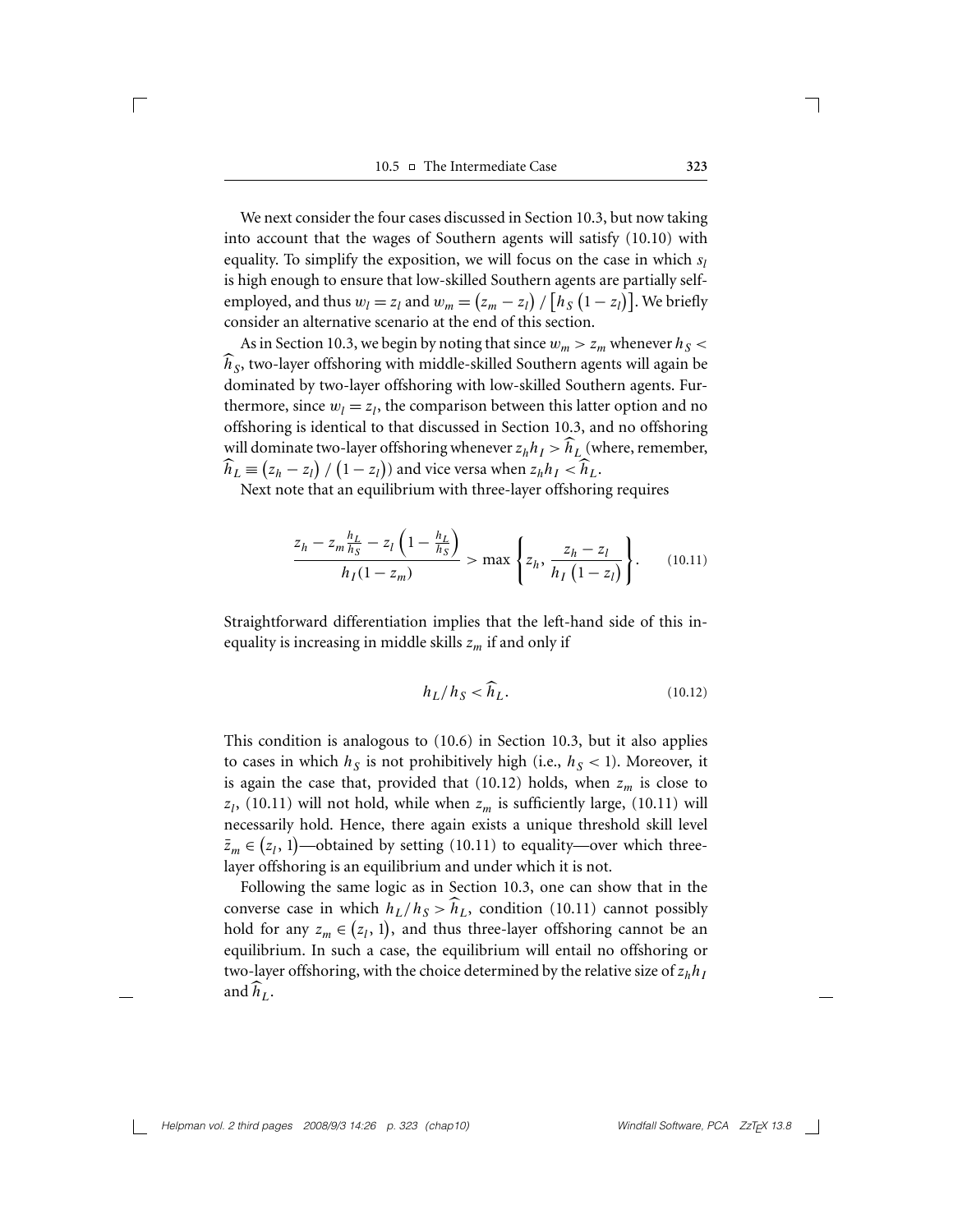Formally stated we have shown the following.

**Proposition 10.2** *If*  $h_S < \widehat{h}_S$ , there exist two thresholds  $\widehat{h}_L \in (0, 1)$  and  $\bar{z}_m \in (z_l, 1)$  such that

- *1. Three-layer offshoring is an equilibrium if and only if*  $h_L/h_S < \widehat{h}_L$  and  $z_m > \bar{z}_m$ .
- *2. Otherwise, offshoring is independent of*  $z_m$ *. If*  $z_h h_l > \hat{h}_l$ *, there is no offshoring in equilibrium, while if*  $z_h h_I < \widehat{h}_L$ *, two-layer offshoring is an equilibrium.*

Relative to proposition 10.1, the main new result is the effect of the domestic communication cost  $h<sub>S</sub>$ . Consistent with the results in Section 10.4, if  $h<sub>S</sub>$  is sufficiently low, then three-layer offshoring may cease to emerge in equilibrium, and the condition that determines the emergence of offshoring is independent of  $z_m$ . In particular, notice that whenever  $h_S \to h_L$ , as in Section 10.4, the condition  $h_L/h_S < h_L$  cannot possibly hold (because  $\widehat{h}_L < 1$ ), which explains why we did not observe three-layer teams emerging in equilibrium in that case.

In addition, straightforward differentiation also indicates that the positive effect of  $z_m$  on the left-hand side of equation (10.11) is increasing in  $h_S$ .<sup>20</sup> This implies that the positive effect of *z<sub>m</sub>* on the attractiveness of an equilibrium with three-layer offshoring is not only discretely higher in the case with inefficient Southern communication costs, but it is also the case that this marginal effect of  $z_m$  smoothly increases as communication costs in the South become worse.

Moreover, because the choice between no offshoring and two-layer offshoring is independent of  $z_m$  and  $h_S$ , we can conclude the following.

**Corollary 10.2** *If*  $h_S < h_S$  *in equilibrium, offshoring is (weakly) increasing in the skill level zm of middle-skilled agents. Furthermore, the positive effect of*  $z_m$  *is (weakly) increasing in domestic communication costs*  $h_s$  *in the South.* 

To sum up, this section has generalized the results in Section 10.3 and 10.4 to the case in which local communication costs in the South are high but not prohibitive. Consistent with the results above, we have found that middle skills can play a crucial role in bringing out the emergence of off-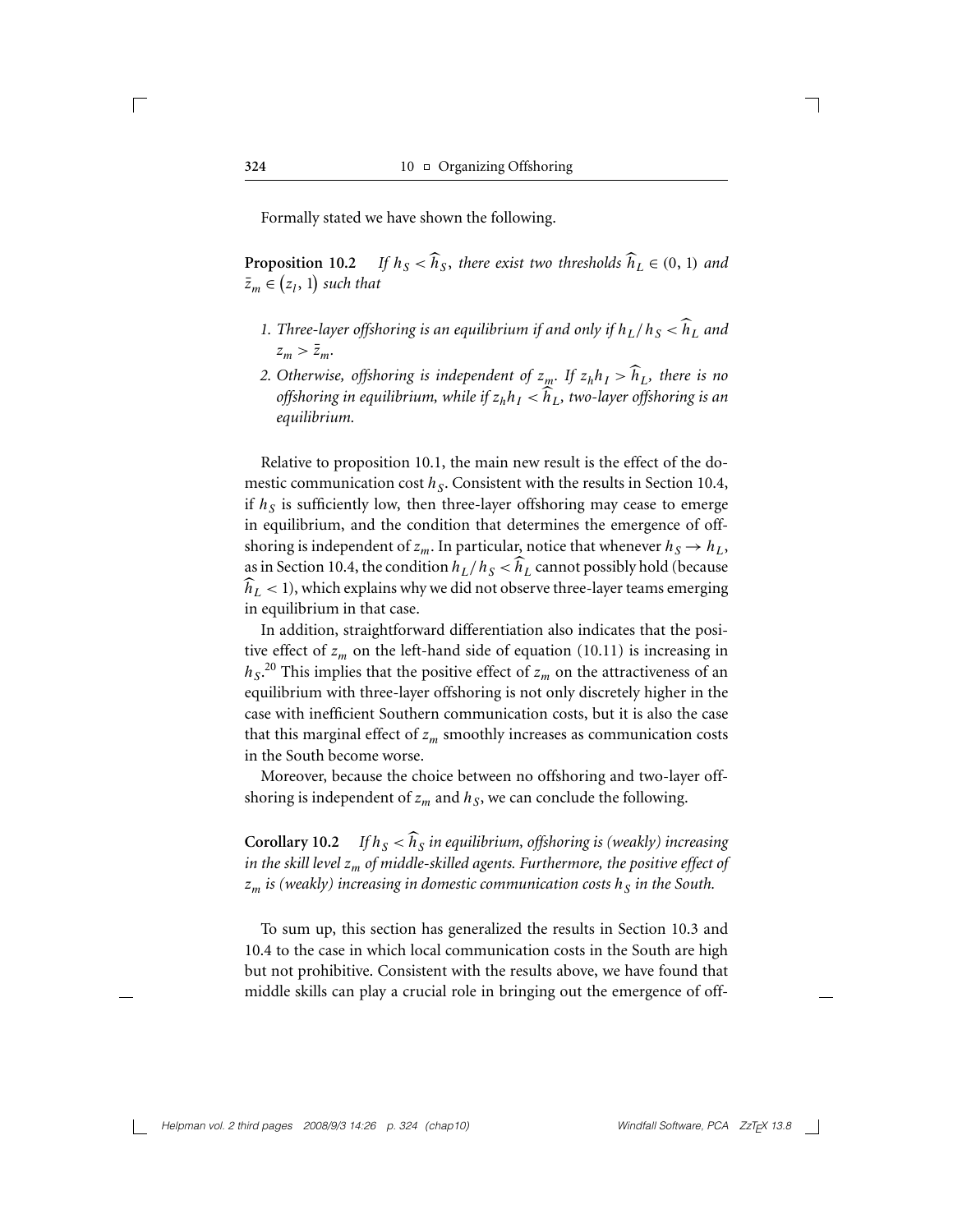shoring but only when communication technologies in the South are sufficiently inefficient.

#### *10.5.1 Overall Effect of Middle Skills*

So far, we have divided the analysis into two regions:  $h_S \ge \hat{h}_S$  (Section 10.3) and  $h_S < h_S$  (Sections 10.4 and 10.5). Because the threshold  $\hat{h}_S$  depends, itself, on  $z_m$ , one might worry that by increasing  $z_m$  we could jump from one region to another discontinuously. This is not the case. In particular, when we substitute the expression for  $h<sub>S</sub>$  in the left-hand side of (10.11) (the profits from three-layer offshoring when  $h<sub>S</sub> < h<sub>S</sub>$ ), we obtain exactly the left-hand side of condition (10.5) (the profits from three-layer offshoring when  $h_S \geq \widehat{h}_S$ ). In other words, the profits from three-layer offshoring are continuous in  $z_m$  when we cross  $\widehat{h}_S$ . Since the right-hand side of these conditions is identical in both cases, the positive effect of  $z_m$  on three-layer offshoring (or simply offshoring) holds globally.

Figure 10.1 shows the different thresholds that determine the values of  $z_m$  and  $h_S$  for which there is offshoring in equilibrium and for which there is no offshoring. In the graph, we fixed all other parameters and look at the thresholds as functions of  $z_m$  and  $h_S$ . We chose parameter values such that international communication costs are high,  $z_h h_l > \hat{h}_l$ , and so either there is offshoring via three-layer teams or there is no offshoring. That is, for these parameter values, offshoring is never organized in two-layer teams. The graph illustrates that the North offshores to the South only if middleskilled agents are able enough (high  $z_m$ ) and if communication technology is inefficient  $(h<sub>S</sub>$  high). This is also illustrated in Figure 10.2, where we present the case in which international communication costs are low and so there is always offshoring. However, offshoring with three layers, and therefore middle-skilled agents, only occurs for high  $z_m$  and high  $h_s$ .

The following corollary sums up our main result.

**Corollary 10.3** *In equilibrium, offshoring is (weakly) increasing in the skill level*  $z_m$  *of middle-skilled agents. Furthermore, the positive effect of*  $z_m$  *is (weakly)* increasing in domestic communication costs  $h<sub>S</sub>$  in the South.

For most of the chapter, we have assumed that  $s_l$  is high relative to  $s_m$  and *sh*, which ensures that some low-skilled agents are self-employed in equilibrium. The case in which some middle-skilled agents are self-employed in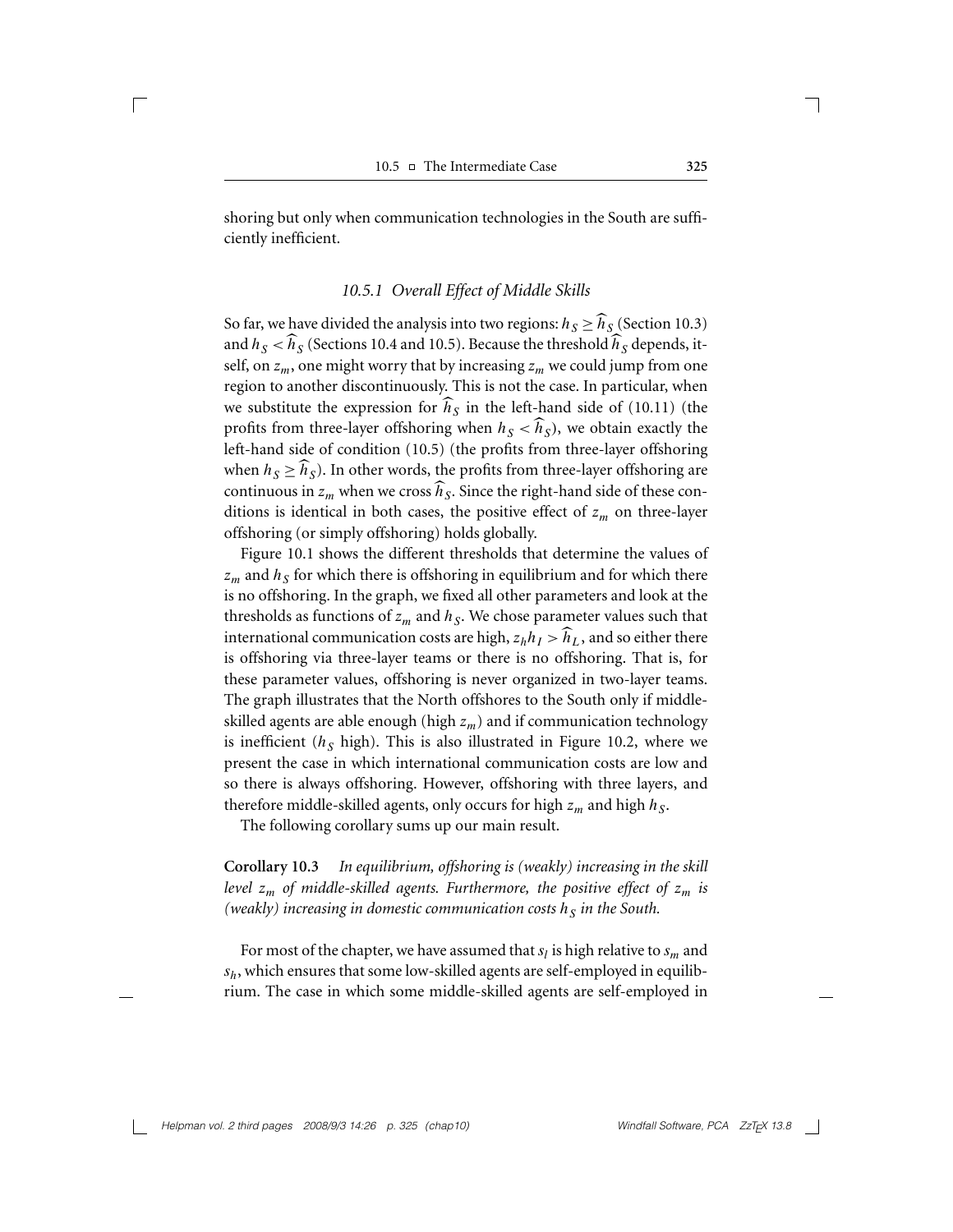

**Figure 10.1** Offshoring, middle skills, and Southern communication costs  $(Highh<sub>I</sub>)$ .

equilibrium delivers very similar results. In particular, the model continues to predict that the partial effect of  $z_m$  on offshoring is (weakly) increasing in  $h_S$ .<sup>21</sup> The main difference is that, consistent with the results at the end of Section 10.4, the effect of  $z_m$  on offshoring may now be negative for sufficiently low  $h<sub>S</sub>$ .

### **10.6 Evidence**

The simple model above was useful to understand the target country characteristics that lead to international offshoring. In this section we underscore the main empirical implication of the model and present evidence that suggests that it is supported by the data. In our theory, when Southern communication costs are high, offshoring increases with the ability of middle-skilled agents (corollary 10.3). The intuition is that, in some cases, in order for high-skilled agents in the North to benefit from offshoring, they need to add a layer of local managers that allows them to economize on international communication costs. In order for middle-skilled agents to serve this role, they need to be sufficiently skilled and their opportunity cost must be sufficiently low. Hence, the main implication of the model is that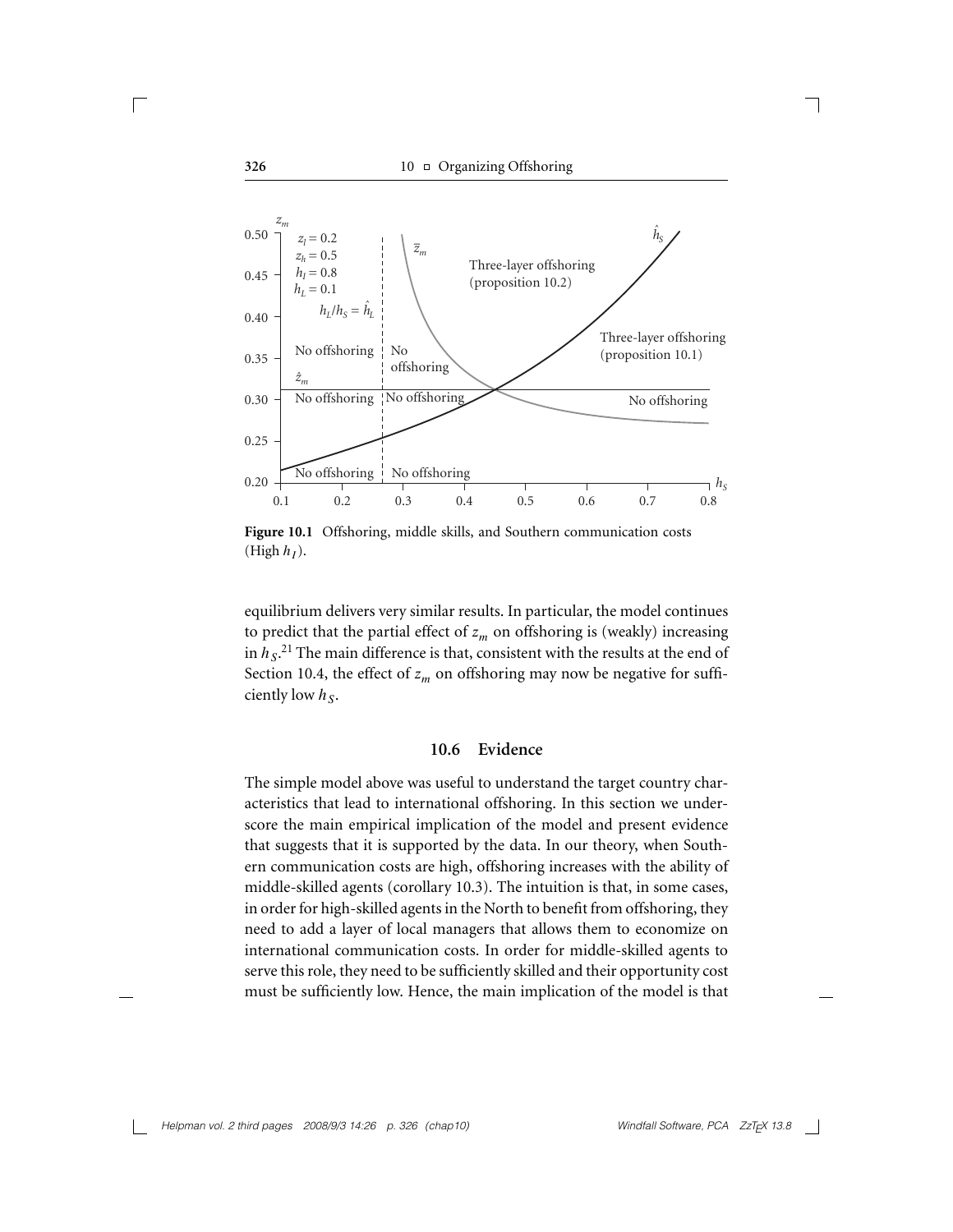10.6 Evidence **327**

 $\sqrt{2}$ 



**Figure 10.2** Offshoring, middle skills, and Southern communication costs  $(Low h<sub>I</sub>)$ .

in countries where local communication technology is relatively bad (so middle managers can only lead small and inefficient Southern teams), offshoring increases with the ability of middle-skilled managers. In contrast, in countries where communication technology is good, these middle managers will organize local teams and so more-talented middle-skilled agents may not result in more offshoring, but only in more-productive local teams.

The main empirical prediction of the theory can then be expressed as:

*The volume of offshoring increases more with intermediate skills in countries where communication technology is relatively bad than in countries where communication technology is relatively good.*

Note that this implication of our theory takes as given the level of international communication technology  $h<sub>I</sub>$ , as well as the level of withinmultinational local communication technology  $h_L$ , and focuses on the level of local communication technology,  $h<sub>S</sub>$ , as the source of cross-sectional variation in the data. To illustrate this, consider a Northern firm that is deciding where to offshore, as in our theory. Then our empirical strategy assumes that this firm faces the same  $h_I$  and  $h_L$  in any host country but can choose where to offshore depending on the host country's  $h<sub>S</sub>$ .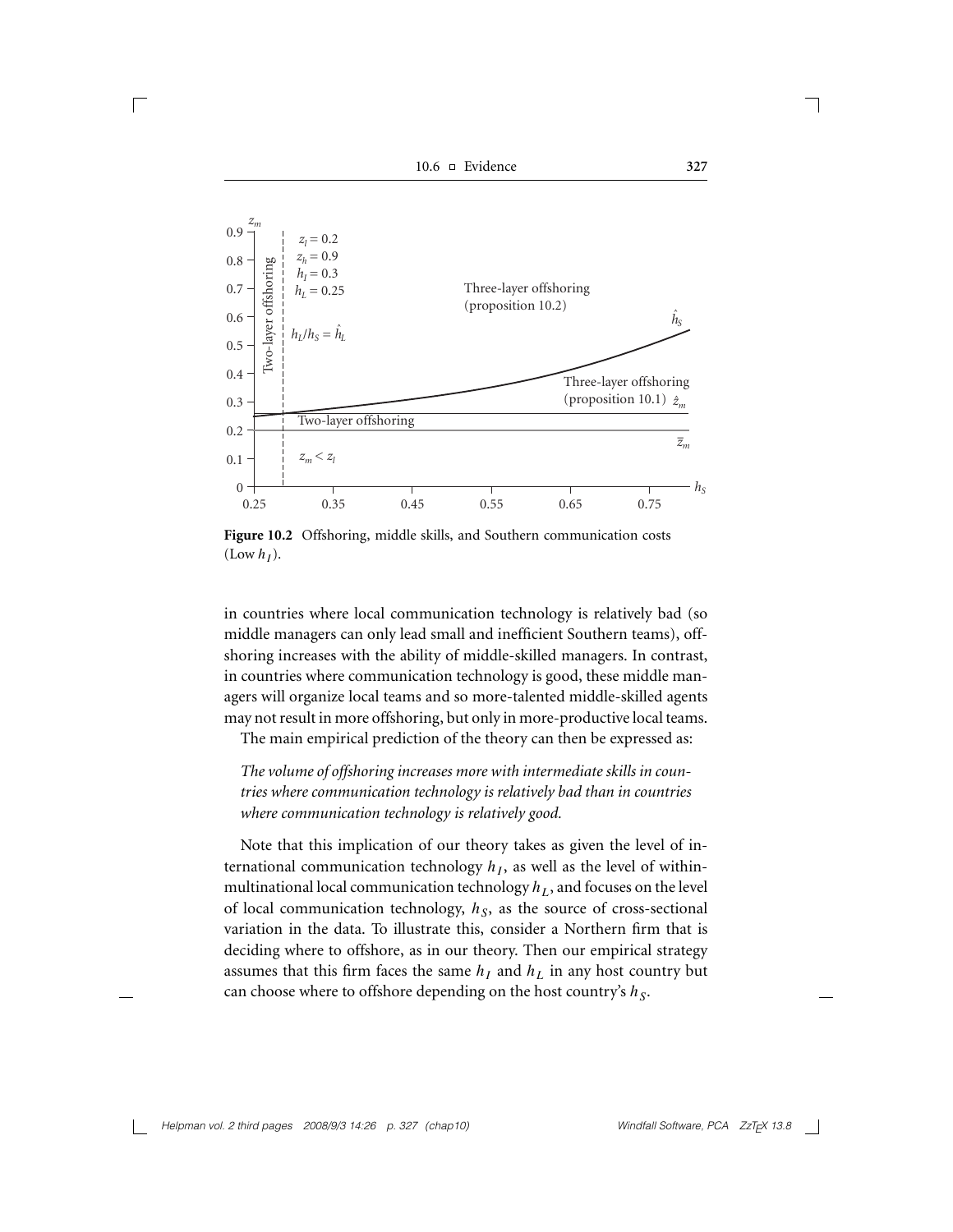**328** 10 □ Organizing Offshoring

To contrast this prediction with the data, we use data from the World Bank's World Development Indicators (WDI). We use data on FDI inflows as a fraction of GDP as a measure of offshoring.<sup>22</sup> As a measure of intermediate skills we use the percentage of agents in the relevant age range enrolled in secondary school (*SSE*). Finally, our measure of Southern communication costs is an index of the availability of communication technologies constructed using data on telephone, computer, and Internet usage. The Appendix includes a description of the factor analysis that leads to this index as well as more details on the raw series. Using the index, we divide countries into two sets. Countries with bad communication technology  $(BCI = 1,$  for bad communication index) and countries with good communication technology  $(BCI = 0)$ . The Appendix lists both sets of countries. We use a dummy variable for communication costs instead of the continuous index.<sup>23</sup> This is because offshoring is independent of  $h<sub>S</sub>$  whenever  $h_S \geq \widehat{h}_S$ , so the model does *not* predict a strictly monotonic effect of communication technology. Throughout the analysis we use averages of these variables for the decade 1993–2002. We use the set of 122 countries for which we have complete data for all the variables of interest.

The raw data is presented in Figure 10.3. The figure also presents the corresponding regression lines, using a quantile regression with medians. All results presented in this section use quantile regressions to diminish the influence of outliers. The Appendix includes a discussion of quantile regressions and all results using OLS. In the graph, and in all OLS results in the Appendix, we eliminate two countries from the sample: Luxembourg and Equatorial Guinea. Both of these countries have extraordinarily high FDI over GDP ratios. This is probably the result of their small size and the predominance of particular industries, characteristics that our model is not designed to address. All quantile regressions do include these two observations. Figure 10.3 shows that at first glance the prediction of the theory does well. The regression line for countries with bad communication has a larger slope than for countries with good communication. In countries with good communication technology the slope is in fact negative, which is consistent with the prediction of the theory described at the end of sections 10.4 and 10.5.

The coefficients of both regression lines are presented in columns 1 and 2 of Table 10.1. One may think that the result is due to the fact that the countries with good communication all have SSE values higher than 70%,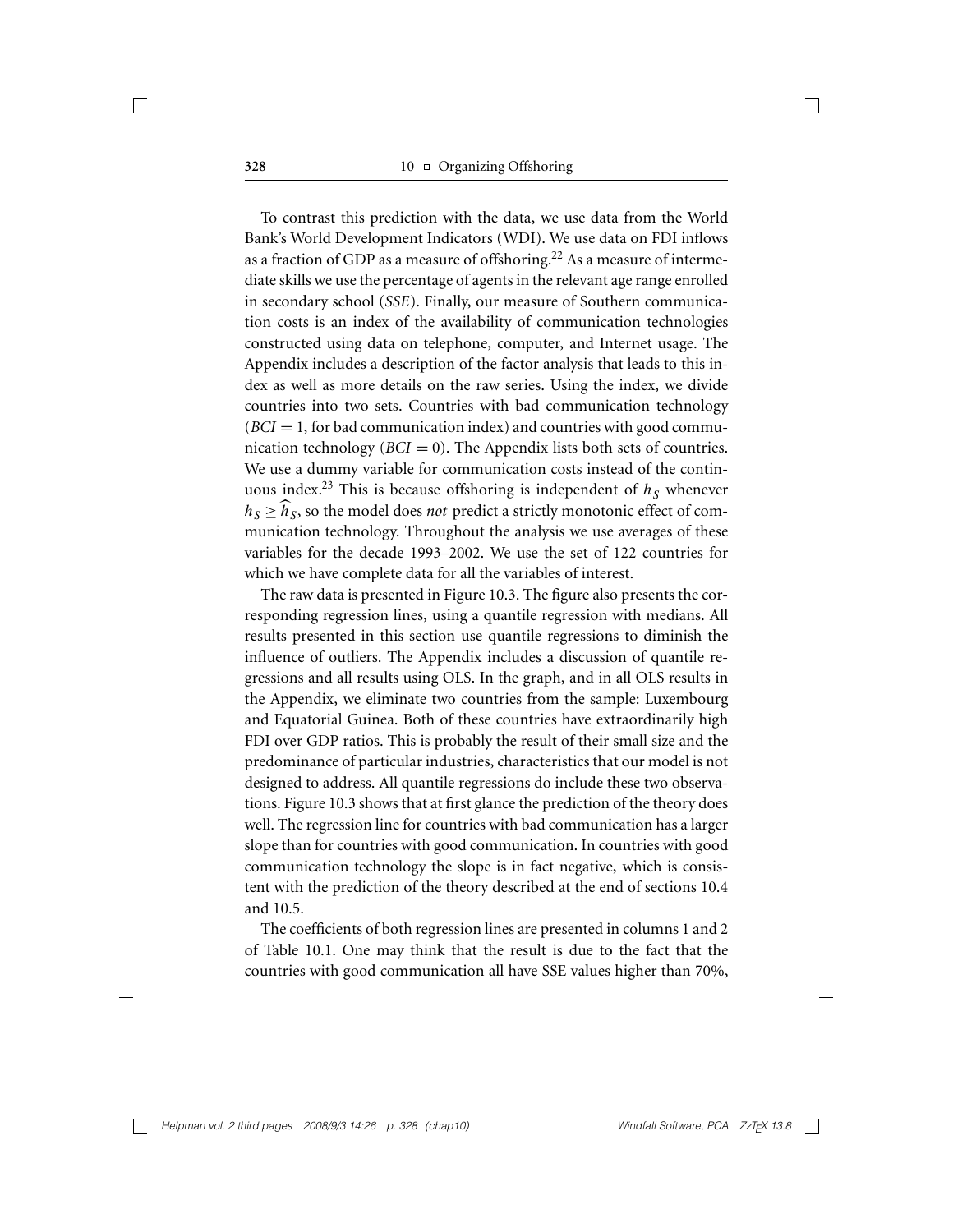10.6 Evidence **329**

 $\sqrt{2}$ 



**Figure 10.3** FDI and secondary education (1993–2002 averages). *Source*: World Bank Development Indicators. All data points are averages for the decade 1993– 2002. For visibility we left out Luxembourg and Equatorial Guinea with FDI/GDP equal to 459.47 and 43.84 respectively. The regression-line coefficients and estimation procedure are reported in the text.

while the larger sample of countries with low communication have values of SSE throughout the [0%, 100%] range. This does not seem to be the case. If we restrict the sample of countries with poor communication to the ones that have *SSE >* 70 (which results in a set of 31 countries), we obtain similar qualitative results. The coefficient on SSE then becomes 0.1665 with a standard error of 0.0646 which is significant at a 5% level. Hence, for the rest of the empirical study we use the whole sample of countries.

We next seek to estimate more efficiently the interaction effect between the BCI dummy and secondary school enrollment by running a specification that incorporates the whole set of countries and includes an interaction term, together with the BCI dummy and the level of SSE in the regression. Column 3 of Table 10.1 presents these results. The prediction of our theory is that the interaction term should be positive and significant, and this is what we find in Table 10.1. This result does not depend on the particular construction of our index, as the coefficient on the interaction term is

*Helpman vol. 2 third pages 2008/9/3 14:26 p. 329 (chap10) Windfall Software, PCA ZzTEX 13.8*

 $\mathbb{R}^2$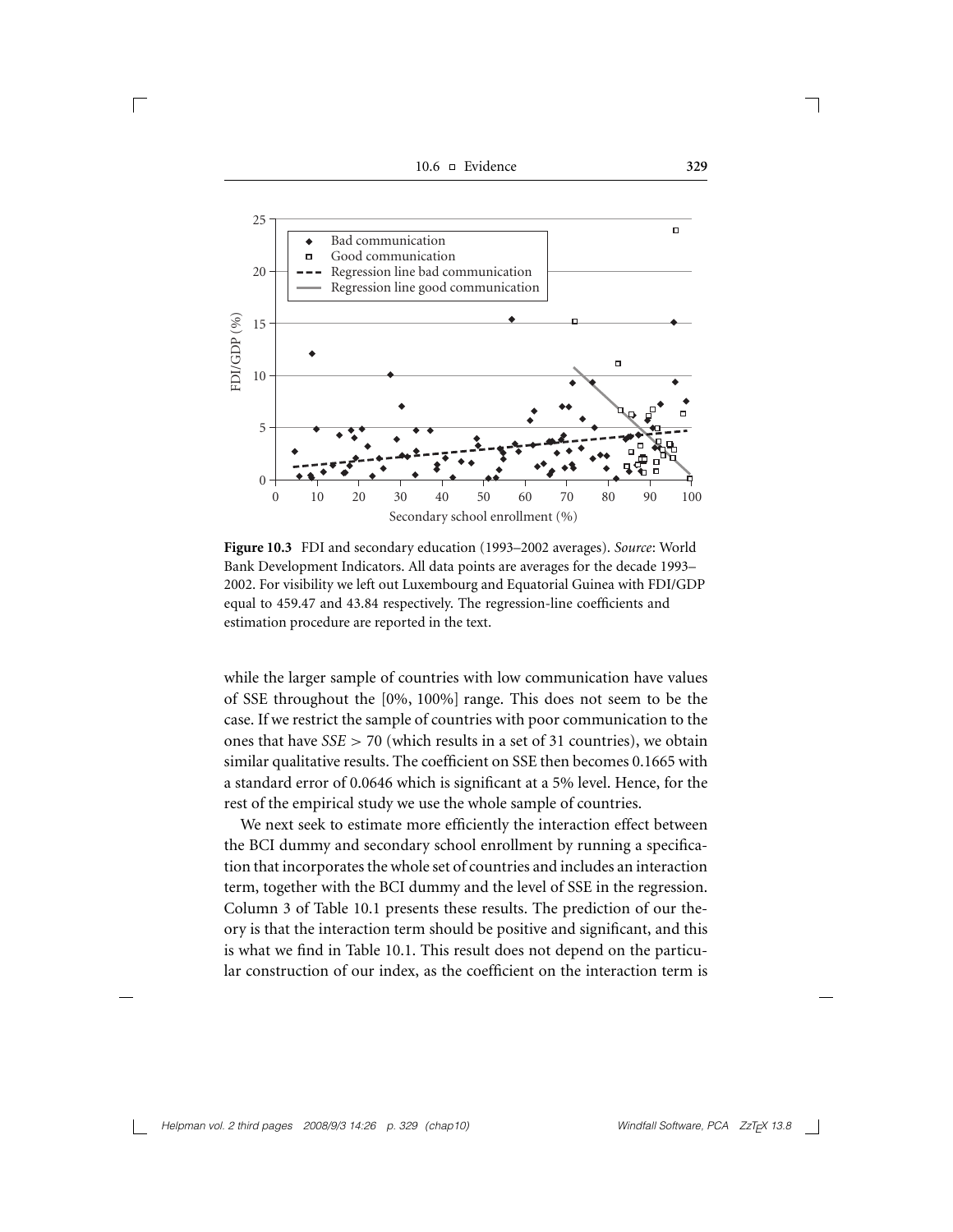|                   |           |           | Dependent variable: $\frac{FDI}{GDP}$ |                         |         |            |
|-------------------|-----------|-----------|---------------------------------------|-------------------------|---------|------------|
|                   |           |           | Years: 1993-2002 averages             |                         |         |            |
|                   | (1)       | (2)       | (3)                                   | (4)                     | (5)     | (6)        |
| Constant          | $1.06*$   | $36.74**$ | $36.74***$                            | $36.74***$ $-3.35$      |         | 19.87      |
|                   | (.64)     | (12.87)   |                                       | $(8.72)$ $(8.45)$       | (12.43) | (11.15)    |
| <b>SSE</b>        | $.036***$ | $-.363**$ | $-.363***$                            | $-.352***$              |         | $-.379***$ |
|                   | (.011)    | (.143)    | $(.0971)$ $(.097)$                    |                         |         | (.085)     |
| SSE*BCI           |           |           | $.398***$                             | $.390***$               |         | $.413***$  |
|                   |           |           | (.098)                                | (.097)                  |         | (.086)     |
| BCI               |           |           |                                       | $-35.68***$ $-35.11***$ | 4.01    | $-19.21$   |
|                   |           |           | (8.75)                                | (8.76)                  | (12.26) | (10.96)    |
| $PSE*BCI$         |           |           |                                       |                         | $-.043$ | $-.183*$   |
|                   |           |           |                                       |                         | (.126)  | (.108)     |
| <b>PSE</b>        |           |           |                                       |                         | .087    | .203       |
|                   |           |           |                                       |                         | (.123)  | (.105)     |
| $\frac{GDP}{Pop}$ |           |           |                                       | $-.095$                 | $-.206$ | $-.177$    |
|                   |           |           |                                       | (.371)                  | (.329)  | (.313)     |
| Countries         | $BCI = 1$ | $BCI = 0$ | All                                   | All                     | All     | All        |
| Number of         |           |           |                                       |                         |         |            |
| observations      | 93        | 29        | 122                                   | 122                     | 122     | 122        |

|  |  | Table 10.1 Median regression results |  |
|--|--|--------------------------------------|--|
|--|--|--------------------------------------|--|

*Note:* Standard errors are in parentheses. The symbols \*\*\*, \*\*, and \* denote significant coefficients at 1%, 5%, and 10% levels.

positive and significant at the 5% level using each of the components of the index separately.

A potential problem with these results is that secondary school enrollment may be highly correlated with other factors that, one may reasonably argue, influence the level of FDI/GDP, although they are not part of our theory. One of these factors is GDP per capita. In particular, our data on FDI inflows includes horizontal FDI, that is, FDI aimed at producing and selling products in these countries. Because GDP per capita is a proxy for market potential, it could have an independent effect on the ratio FDI/GDP. Column 4 of Table 10.1 presents the results if we add GDP per capita to our empirical specification. It is clear that this hardly changes our results. The coefficient of the interaction term remains positive and significant. The coefficient of GDP per capita is not significant at the 10% level. Another concern is that our BCI index might be capturing some general level of development in these countries. To address this, we have also incorporated

 $\Box$ 

 $\overline{\phantom{a}}$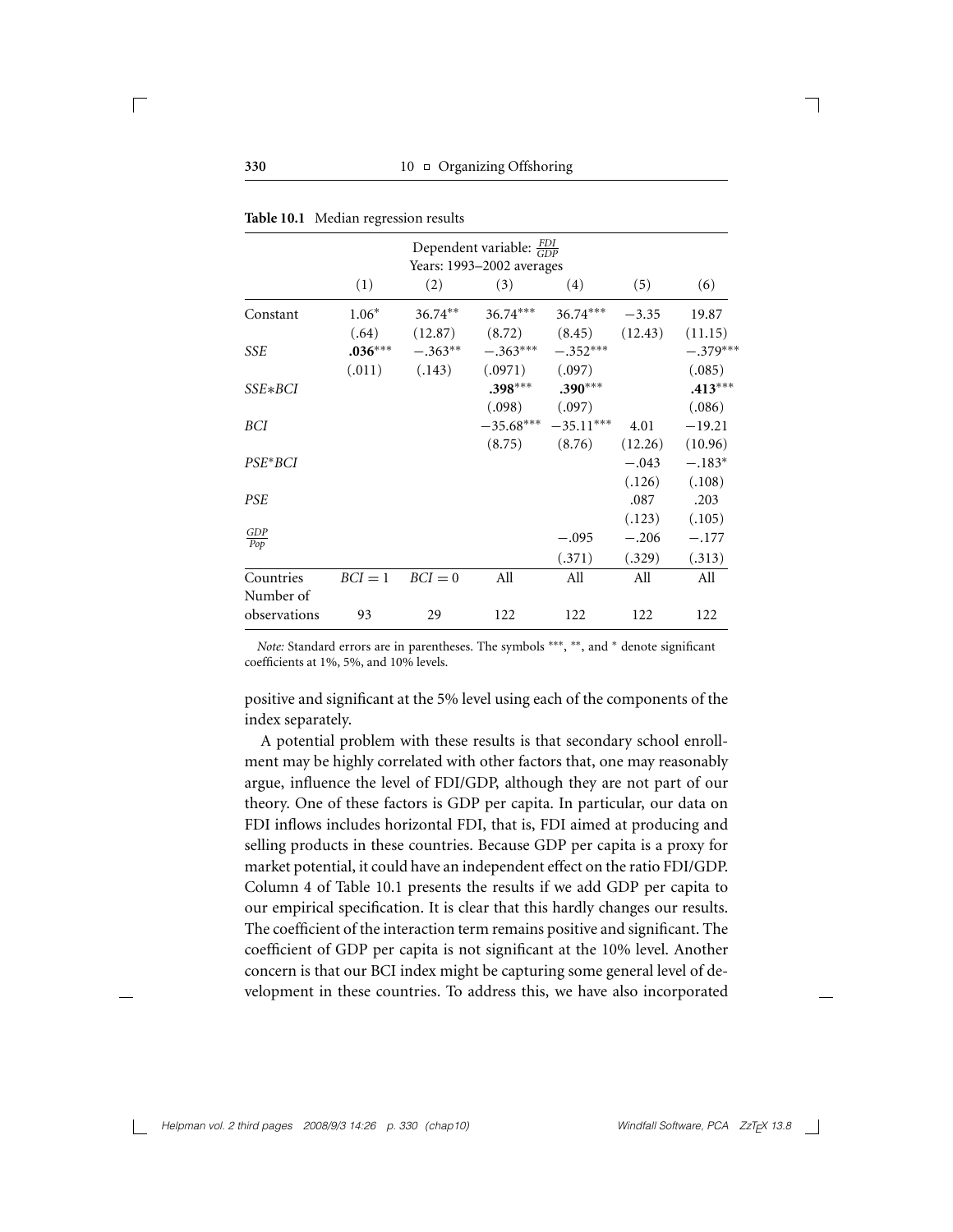GDP as a dummy variable (that is, we divide the sample into high- and low-income countries) as well as an interaction of SSE and GDP (both directly and as a dummy variable). Our results are robust to these empirical exercises and in all cases the variables related to GDP are not significant as long as we incorporate the BCI index as well.

Our theory makes a clear distinction between agents with different skill levels. These agents perform different roles in the economy and have different occupations in equilibrium. It is important, therefore, that these results are not just driven by some average level of education, but by secondary or intermediate levels of education. In particular, the prediction of our theory for the effect of the skill level of medium-skilled agents on FDI/GDP does not hold for low-skilled agents. Thus, to study whether the results presented reflect the forces in our theory, we repeat the regression presented in column 4 of Table 10.1 but using, instead, *primary* school enrollment (PSE). The results are presented in column 5 of Table 10.1. We find reassuring that the interaction term involving primary school enrollment and communication technology appears statistically insignificant. To emphasize this conclusion we also run the regression using both levels of schooling. In column 6, the interaction term of secondary schooling remains positive and significant, while the one for primary schooling is insignificant. Overall, we interpret our results as strongly suggestive of the existence of a disproportionately positive effect of middle skills on offshoring in countries with bad communication technology.

In linking the main prediction of the theory with this empirical exercise in Table 10.1, we have equated secondary school enrollment to intermediate skills. In our setup, however, these intermediate skills are the highest skill levels in developing countries. Therefore, a reasonable concern is that the actual empirical counterpart of our intermediate skills is probably some measure of tertiary education—which leaves post-graduate education as the counterpart of high skills in the North—or a combination of tertiary and secondary education. Of course, secondary education is a requirement for tertiary education, and so the union of tertiary education and secondary educations is equivalent to using SSE. We repeated the exercise in Table 10.1 and obtain the same qualitative results using tertiary education. Given that many managers in less-developed countries are agents without college, we prefer to call intermediate skills the union of secondary and tertiary school enrollment and so, to save on space, we do not present the results using only tertiary education.

*Helpman vol. 2 third pages 2008/9/3 14:26 p. 331 (chap10)* Windfall Software, PCA ZzT<sub>F</sub>X 13.8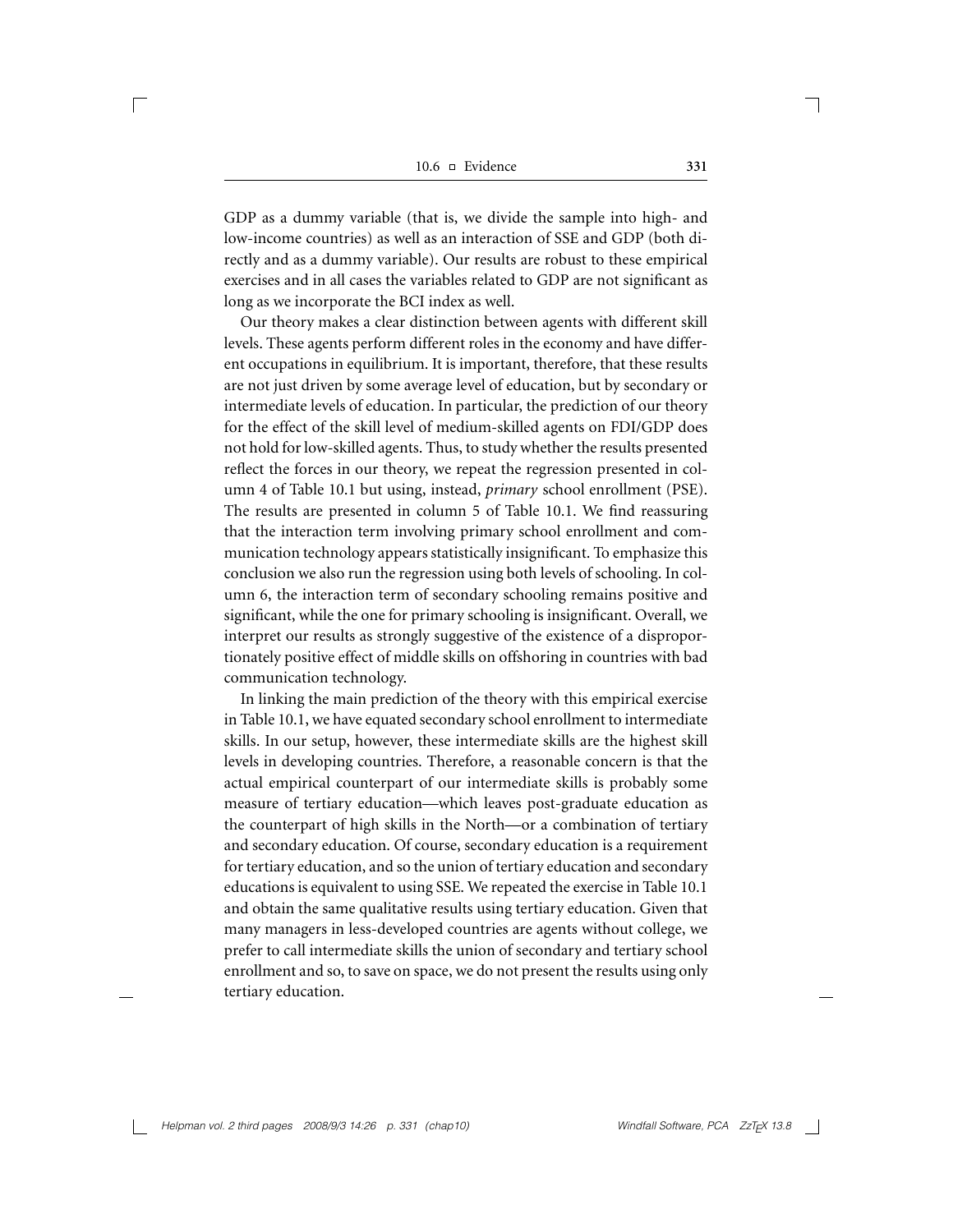A potential concern with the results above is that our index of local communication costs is constructed using data on telephone, computer, and internet *usage*, which may lead to endogeneity of our communication cost index. FDI can determine how much agents use these technologies, which would lead to biased coefficients. Following this logic, a natural conjecture is that FDI decreases the index of bad communication technology, and it does so more the higher is secondary school enrollment. However, this mechanism would tend to bias the interaction term toward zero. Hence, this type of endogeneity would tend to reinforce our finding that the true coefficient is positive and significant. Of course, endogeneity may take other forms, and so this argument does not definitely solve the endogeneity problem. We would need better data on the state of communication technology, not the use of technology, in order to rule out other potential sources of endogeneity.

Table 10.A1 in the Appendix presents the same six regressions using OLS instead of quantile regressions. The results are qualitatively similar. We obtain all the right signs and all the relevant coefficients are significant, although only at the 10% level. Admittedly, this body of evidence, although consistent with the theory, is more suggestive than conclusive. Bilateral data (and preferably at the industry level) seems to be needed to develop a much more complete taxonomy of the characteristics that make some countries good targets of offshoring.<sup>24</sup> We leave this for future research.

A final caveat of our empirical analysis is that we have used FDI flows as a proxy for offshoring in our theory. Of course, while in our theory, offshoring is a measure of real activity, in the data, FDI is a measure of financial activity. As such, FDI flows could well be affected by the characteristics of the financial system in the host country. For instance, Desai, Foley, and Hines (2004) and Antràs, Desai, and Foley (2007) show that foreign affiliates of U.S. multinational firms tend to rely relatively more on local financing (and less on FDI flows) when they operate in countries with more developed financial markets. To address this potential omittedvariable problem, we have experimented with including measures of creditmarket deepness (namely domestic credit extended to the private sector and domestic credit provided by banking sector, both as a percentage of GDP) into the regression in the last column of Table 10.1. Both financial variables enter the regression with a coefficient that is not significantly different from zero, while our main interaction term remains significant and the value of the coefficient remains, essentially, unchanged.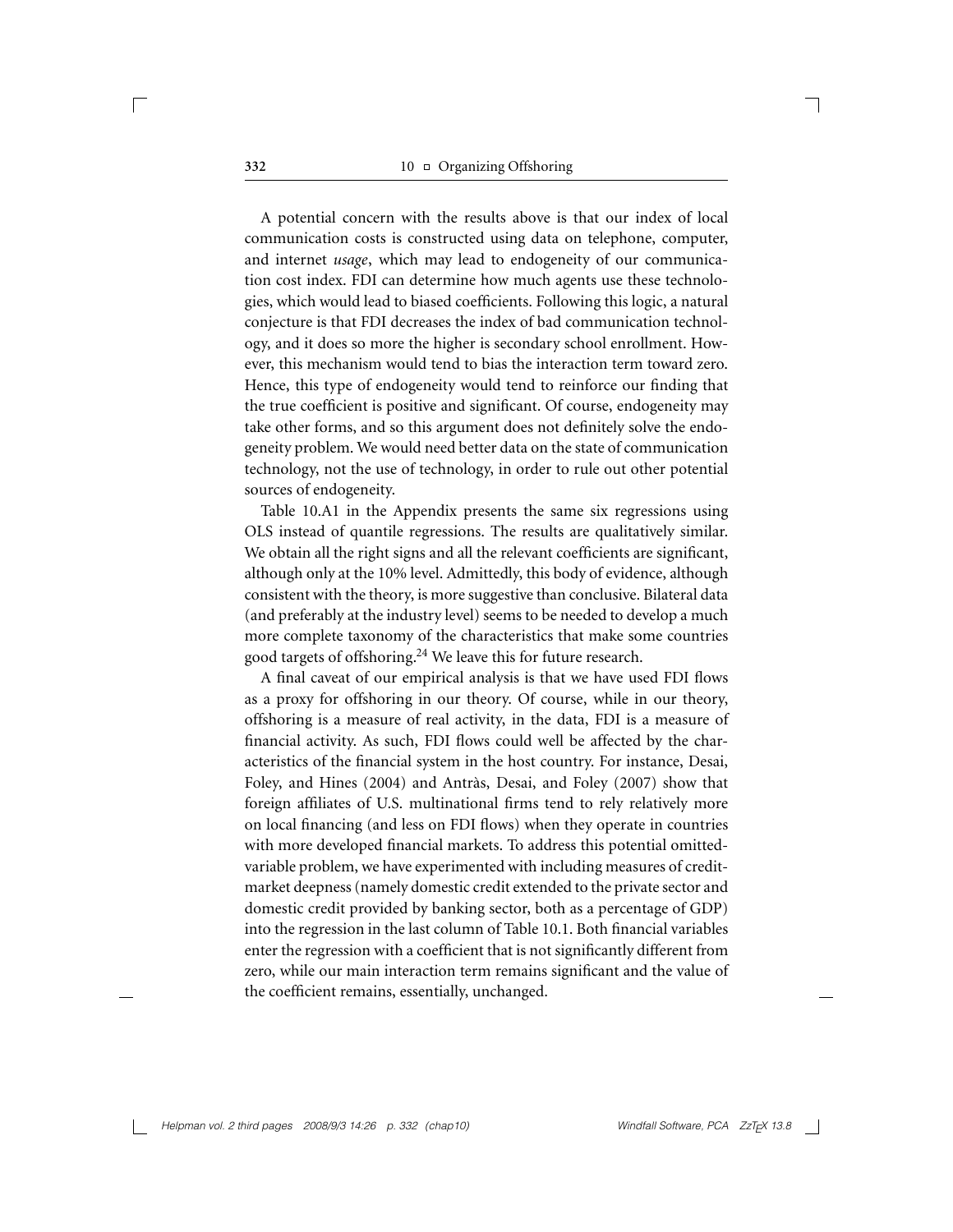#### **10.7 Conclusion**

The theory we develop in this chapter makes two main points. The first is that the ability of multinationals to change their organizational form and make use of agents with different talents is important to understand the decision of organizations to offshore part of their production. In our theory, this organizational change takes the form of an extra intermediate layer of management, and so the ability of these managers becomes a crucial determinant of the extensive margin of offshoring. The second is that the local communication technology of a country determines the opportunity costs of workers—since it determines the characteristics of local teams and therefore the desirability of such a country as a target for offshoring. In order to understand this second argument, and the interaction between both arguments, it is necessary to have a general equilibrium theory where these opportunity costs and offshoring decisions are both determined in equilibrium.

These two main arguments lead to several empirical implications from among which we have highlighted one that can be readily contrasted with the data, namely, that the ability of middle-skilled agents increases offshoring by relatively more in countries where communication technology is bad than in countries where communication technology is relatively good. The empirical results we present are encouraging in that the data suggests that this is in fact the case, and that this relationship is not driven by the level of development or the availability of agents with lower skills. The model has other predictions that we have not studied empirically, most importantly, that offshoring will happen in larger teams (and with more layers) in countries where middle-skilled agents are relatively able. Since large teams are also more efficient (output per worker is higher), this also provides an implication for the productivity of the firms that offshore to these countries. An empirical investigation of this prediction requires, of course, data on firm characteristics, and so we leave it for future work.

#### **Appendix: Data and Empirical Analysis**

#### *10A.1 Communication Index*

The raw data used to construct our index of the state of communication technology in each country is taken from the online version of the World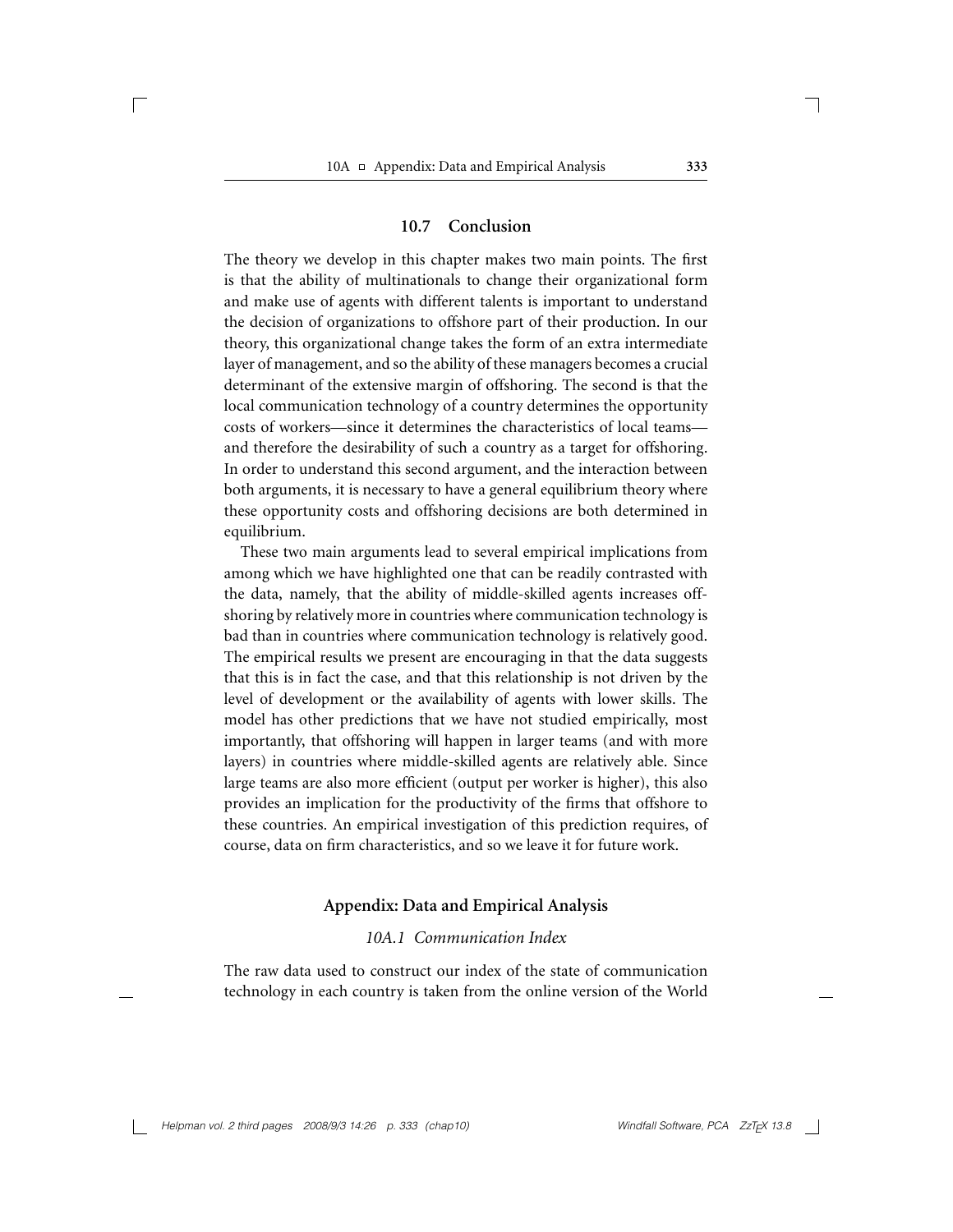Bank's World Development Indicators (WDI). The index is constructed using data on telephone, computer, and Internet usage. The three series are, respectively, (i) fixed-line and mobile phone subscribers per 1,000 inhabitants; (ii) personal computers per 1,000 inhabitants; and (iii) Internet users per 1,000 inhabitants. To build the communication index, we first average the three indicators for the 1993–2002 period, and then we perform a factor analysis of the correlation matrix. We used the first factor as the basis for the country-by-country communication index, which has mean 0 and standard deviation equal to 1.

A 0.5 cutoff in this index yields a division of countries into 93 countries with "bad" communication technologies  $(BCI = 1)$  and 29 countries with "good" communication technologies  $(BCI = 0)$ . We list the countries in each group below.

#### 10A.1.1 Countries with Low Communication Costs (*BCI* = 0)

Australia, Austria, Belgium, Canada, Cyprus, Germany, Denmark, Estonia, Finland, France, Hong Kong, Iceland, Ireland, Israel, Italy, Japan, Korea, Luxembourg, Malta, Netherlands, New Zealand, Norway, Portugal, Slovenia, Spain, Sweden, Switzerland, United Kingdom, United States.

#### 10A.1.2 Countries with High Communications Costs (*BCI* = 1)

Albania, Algeria, Armenia, Bahrain, Bangladesh, Barbados, Belize, Benin, Bolivia, Botswana, Brazil, Bulgaria, Burkina Faso, Burundi, Cambodia, Cape Verde, Chad, Chile, Colombia, Costa Rica, Cote d'Ivoire, Croatia, Czech Republic, Djibouti, Dominica, Ecuador, Egypt, El Salvador, Equatorial Guinea, Eritrea, Ethiopia, Fiji, Gambia, Georgia, Ghana, Greece, Grenada, Guatemala, Guinea, Guyana, Hungary, Indonesia, Jamaica, Jordan, Kenya, Kuwait, Lao, Latvia, Lithuania, Madagascar, Malaysia, Maldives, Mauritania, Mauritius, Mexico, Moldova, Mongolia, Morocco, Mozambique, Nicaragua, Niger, Nigeria, Oman, Panama, Papua New Guinea, Paraguay, Peru, Philippines, Poland, Romania, Samoa, Saudi Arabia, Seychelles, Slovakia, South Africa, St. Kitts and Nevis, St. Lucia, St. Vincent and the Grenadines, Swaziland, Syria, Tanzania, Togo, Tonga, Trinidad and Tobago, Tunisia, Ukraine, Uruguay, Vanuatu, Venezuela, Vietnam, Yemen, Zambia, Zimbabwe.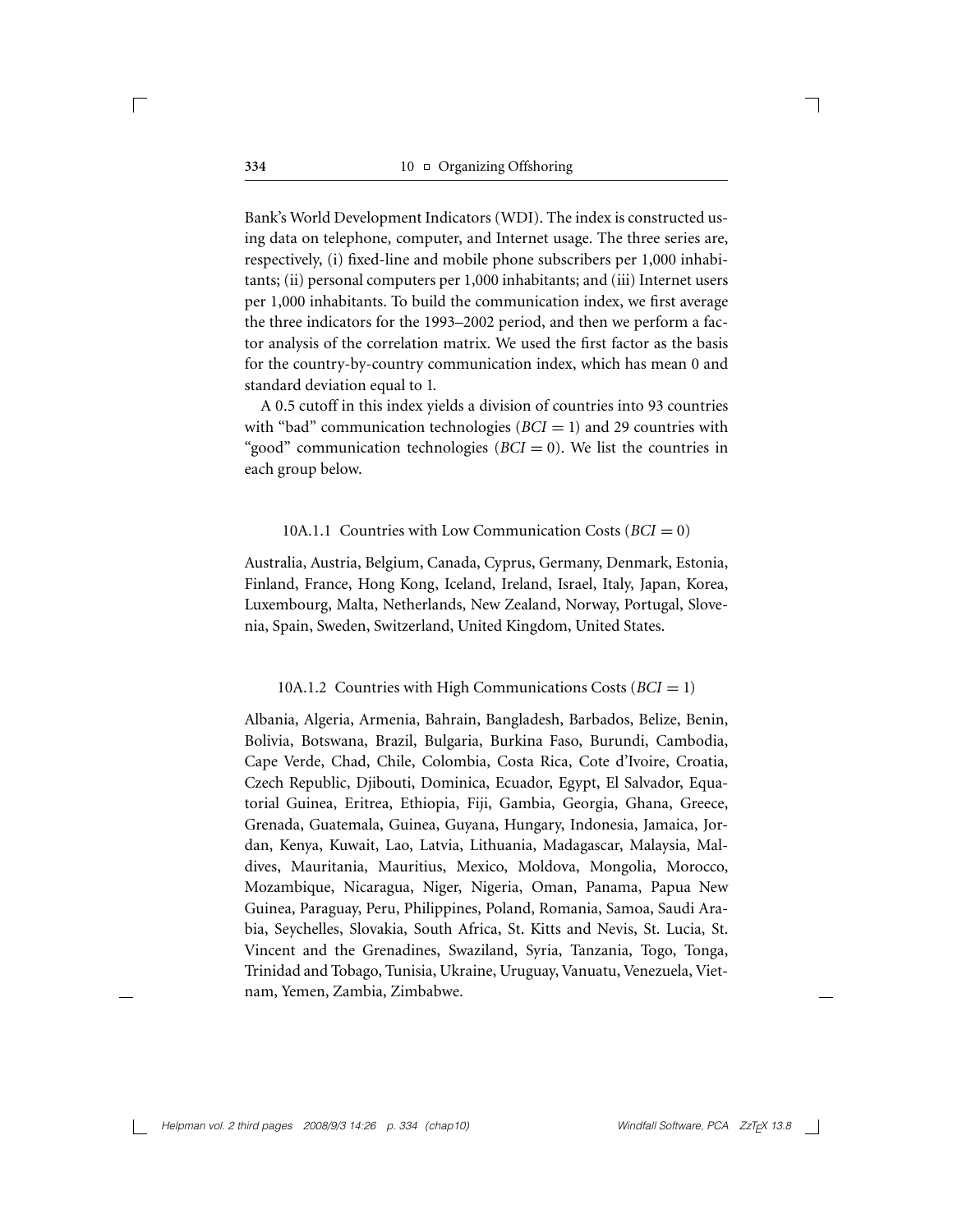|                   |           |           | Dependent variable: $\frac{FDI}{GDP}$<br>Years: 1993-2002 averages |           |          |          |
|-------------------|-----------|-----------|--------------------------------------------------------------------|-----------|----------|----------|
|                   | (1)       | (2)       | (3)                                                                | (4)       | (5)      | (6)      |
| Constant          | $2.08***$ | 21.91     | 21.91**                                                            | 22.86**   | $-10.15$ | 1.65     |
|                   | (.70)     | (15.19)   | (10.79)                                                            | (11.39)   | (19.41)  | (19.81)  |
| SSE               | $.026**$  | $-.192$   | $-.193$                                                            | $-.190$   |          | $-.240*$ |
|                   | (.011)    | (.168)    | (.120)                                                             | (.120)    |          | (.126)   |
| SSE*BCI           |           |           | $.219*$                                                            | $.221*$   |          | $.261**$ |
|                   |           |           | (.120)                                                             | (.121)    |          | (.127)   |
| BCI               |           |           | $-19.83*$                                                          | $-20.14*$ | 10.31    | $-.035$  |
|                   |           |           | (10.82)                                                            | (10.93)   | (19.13)  | (19.65)  |
| $PSE*BCI$         |           |           |                                                                    |           | $-.110$  | $-.244$  |
|                   |           |           |                                                                    |           | (.196)   | (.203)   |
| <b>PSE</b>        |           |           |                                                                    |           | .151     | .268     |
|                   |           |           |                                                                    |           | (.194)   | (.201)   |
| $\frac{GDP}{Pop}$ |           |           |                                                                    | $-.119$   | $-.0001$ | $-.168$  |
|                   |           |           |                                                                    | (.441)    | (.378)   | (.445)   |
| Countries         | $BCI = 1$ | $BCI = 0$ | All                                                                | All       | All      | All      |
| Number of         |           |           |                                                                    |           |          |          |
| observations      | 92        | 28        | 120                                                                | 120       | 120      | 120      |
| $R^2$             | 0.04      | 0.05      | 0.07                                                               | 0.07      | 0.05     | 0.08     |

| Table 10.A1 OLS regression results |  |  |  |
|------------------------------------|--|--|--|
|------------------------------------|--|--|--|

 $\Box$ 

*Note:* Standard deviations are in parentheses. The symbols \*\*\*, \*\*, and \* denote significant coefficients at 1%, 5%, and 10% levels.

## *10A.2 Empirical Analysis*

The empirical analysis in Table 10.1 (Section 10.6) presents a quantile (median) regression, or least absolute value model; the model chooses, by maximum likelihood, the vector of regressors *b* to minimize  $\sum_i |y - xb|$  (rather than, as in OLS,  $\sum_i (y - xb)^2$ ). Such an estimator is preferred whenever there are substantial outliers in the dependent variable, which are given excessive weight in the calculation of the regression by OLS.

Our results remain, however, unchanged if we proceed by OLS and restrict our attention to a sample of countries with *FDI/GDP <* 40%. Such restriction excludes from the analysis two extreme outliers: Luxembourg, with an average FDI/GDP for the sample period of 459.5% and Equatorial Guinea with an average of 43.84%. These should be compared to a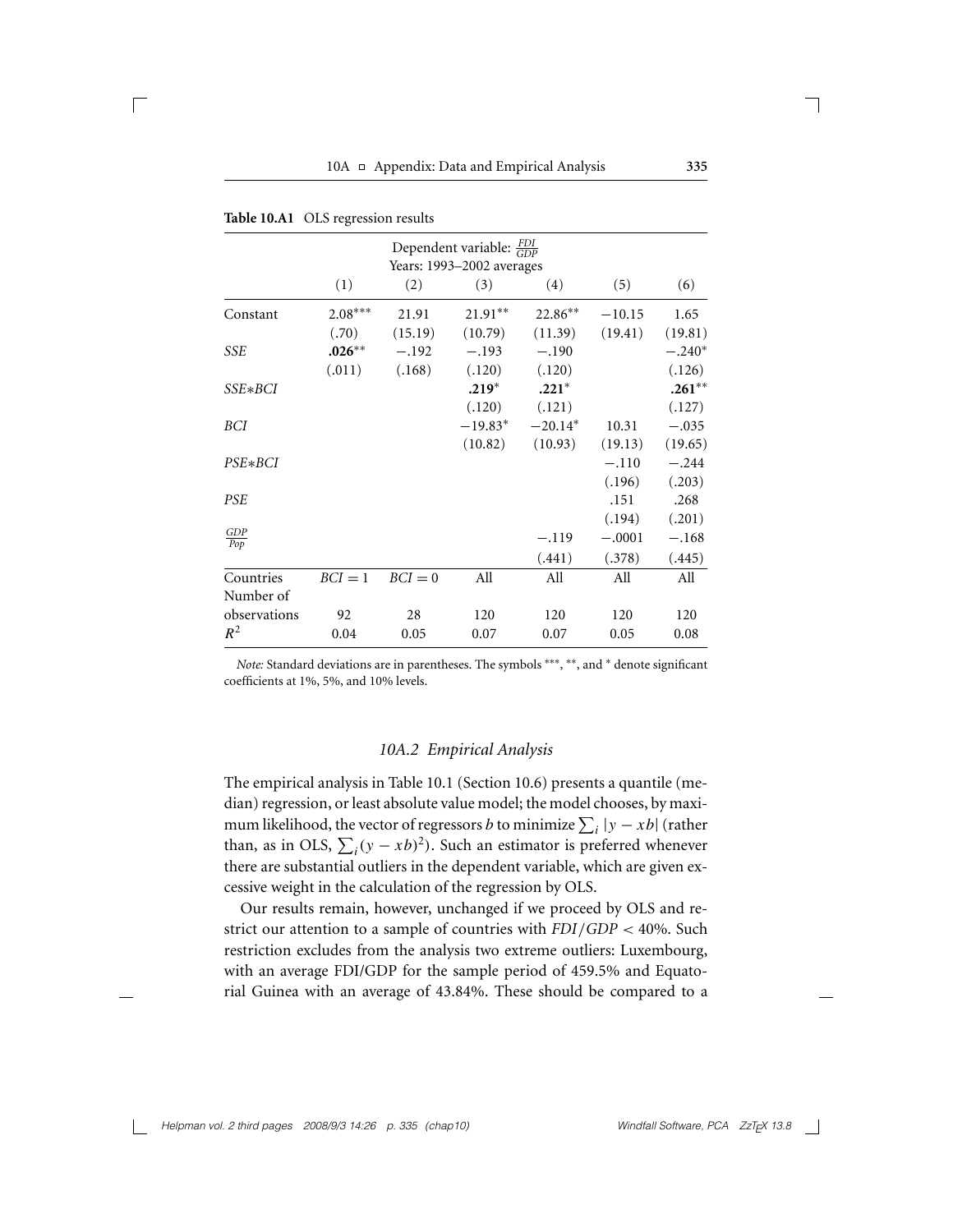sample distribution with quantiles 1.44%, 2.93%, and 4.86%. For completeness, in Table 10.A1, we present OLS results in exactly the same order as in Table 10.1 in the body of the chapter.

#### acknowledgments

We are thankful to Daron Acemoglu for a very helpful discussion at the AEA meetings and for encouraging us to explore the issues studied in this chapter. We thank seminar participants at the AEA meetings, Brown University, the NBER ITI meetings, and the Globalisation and the Organisation of Firms conference, as well as Doireann Fitzgerald, Elhanan Helpman, and Steve Redding for useful comments.

#### notes

- 1. See Feenstra (1998) or the more recent but less formal account in Friedman (2005).
- 2. In the model, whether host-country domestic teams are formed or not depends on the level of Southern communication costs. We stick to this interpretation in the empirical section of the chapter, but it should be clear that, in the real world, other technological and institutional factors play an important role in fostering or hindering the formation of such teams.
- 3. Our results also seem to accord well with casual discussions of particular offshoring decisions. For instance, Spar (1998) and Larraín, López-Calva, and Rodríguez-Clare (2001) describe the decision of Intel to locate a microprocessor plant in Costa Rica in 1996. Intel was considering four alternative locations in Latin America: Argentina, Brazil, Chile, and Mexico. Both these studies describe the main factors that made Intel finally decide to locate the plant in Costa Rica despite frequent bottlenecks in telecommunication and electricity services in the country. The authors emphasize the availability of highly trained graduates in Costa Rica as being one of the decisive factors. Further evidence of the importance that Intel gave to middle skills comes from the active involvement of the company in redefining the curricula of the country's technical high schools and advanced-training programs (Spar 1998).
- 4. Our model is also related to models of vertical FDI and outsourcing, where the incentive to fragment the production process is driven by factor-price differentials (see Helpman 1984; Yeaple 2003; and Antràs 2003).
- 5. Garicano and Rossi-Hansberg (2006b) use a similar framework, with a discrete number of skill levels, to study the emergence of large U.S. corporations at the turn of the twentieth century.
- 6. This implies that the relative size of the North is given by  $s_h/(s_m + s_l)$ .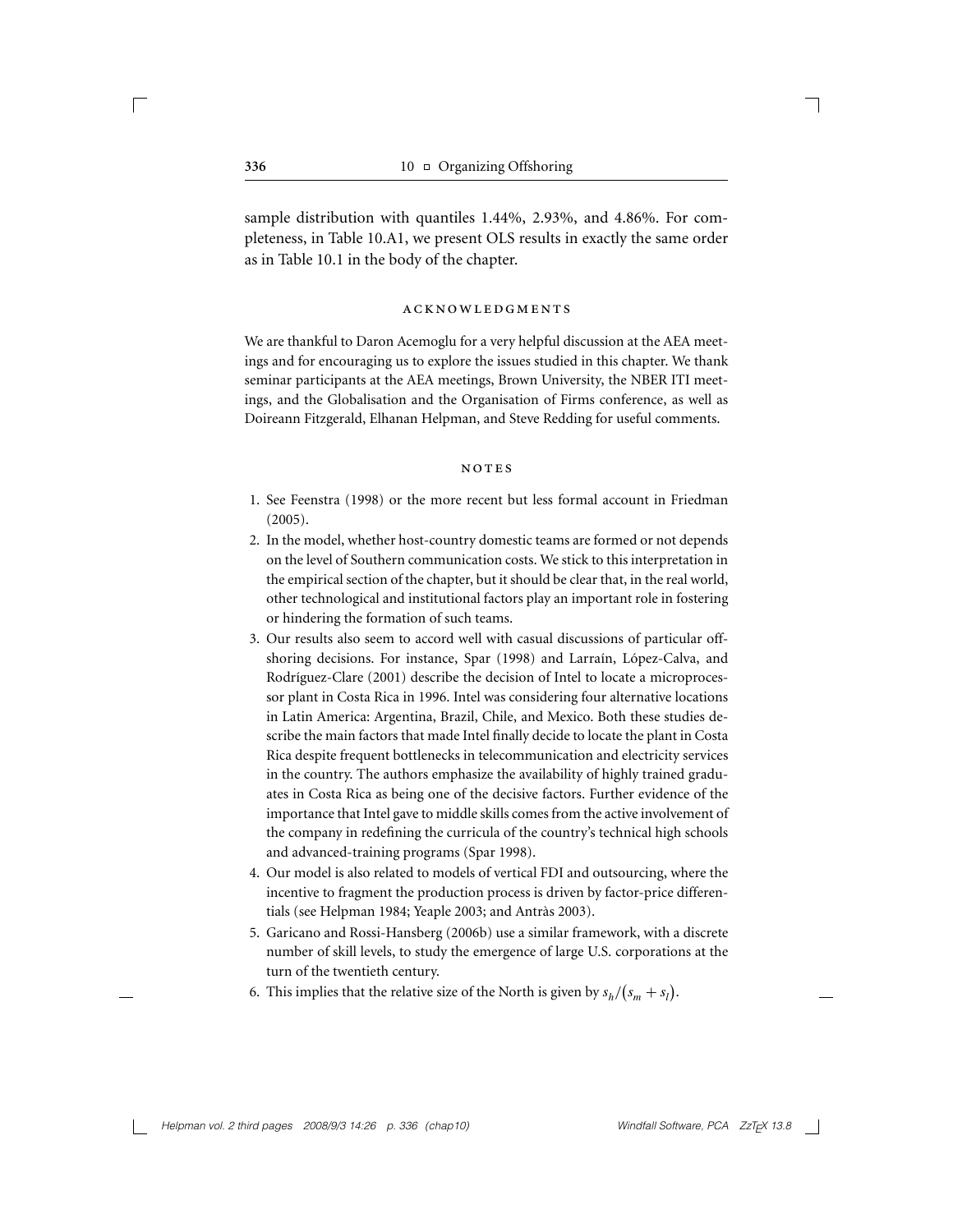Г

- 7. It would be straightforward to extend the analysis and allow domestic team formation in the North. This would, however, substantially increase the taxonomy of cases to consider without providing many insights into the role of Southern skills in fostering offshoring.
- 8. More specifically, it is never optimal to assign two agents with the same skill level to different layers of an organization (or to have subordinates with higher talent than managers). The reason is that then managers would not increase the output of subordinates but the cost of production would increase by their wage (see Garicano and Rossi-Hansberg 2006a).
- 9. This feature is also consistent with widely available data suggesting that foreign affiliates of multinational firms appear to be more productive than comparable domestic firms in the same host country (see, for instance, Aitken and Harrison 1999).
- 10. Note also that if one could systematize these processes in manuals, we would expect markets for this technology not to form. The breakdown of this market would result from low marginal costs of reproducing this technology combined with the imperfect enforcement of patent laws.
- 11. Without this assumption, high-skilled Northern agents would not appropriate the profits of the team and would thus be indifferent to the organizational form and the decision to offshore.
- 12. We ignore the possibility of "mixed equilibria," with some of the four situations below coexisting. The discussion below should make clear that, for a sufficiently low fraction *sh* of high-skilled agents (our maintained assumption), these mixed equilibria can only happen in knife-edge cases.
- 13. What do we mean by a "sufficiently low *sh*"? For this particular case, the condition for medium-skilled agents to be in excess supply at a wage higher than  $z_m$  is given by  $s_h < s_m h_I(1 - z_m)$ . Analogous conditions can be derived for the other cases.
- 14. Note that this is not inconsistent with skill stratification and positive sorting (see Garicano and Rossi-Hansberg 2006a).
- 15. This is because, when  $h_L > (z_h z_l) / (1 z_l)$ , the left-hand side of (10.5) is decreasing in  $z_m$ , and the condition is not satisfied for  $z_m = z_l$ .
- 16. Note that in order for three-layer teams to be *necessary* for the emergence of offshoring, we need that both  $z_m > \hat{z}_m$  and  $z_h h_l > \hat{h}_l > h_l$ . This is to say, we need middle-skilled agents in the South to be relatively able and the cost of communicating knowledge *across* borders to be large relative to the cost of communicating knowledge *within* borders.
- 17. Since  $\widehat{h}_S$  depends on  $z_m$ , increases in  $z_m$  may move the equilibrium away from the set in which the proposition applies, namely,  $h_S \geq \widehat{h}_S$ . However, we show in proposition 10.2 that when  $h<sub>S</sub> < \hat{h}<sub>S</sub>$ , the equilibrium has the same properties.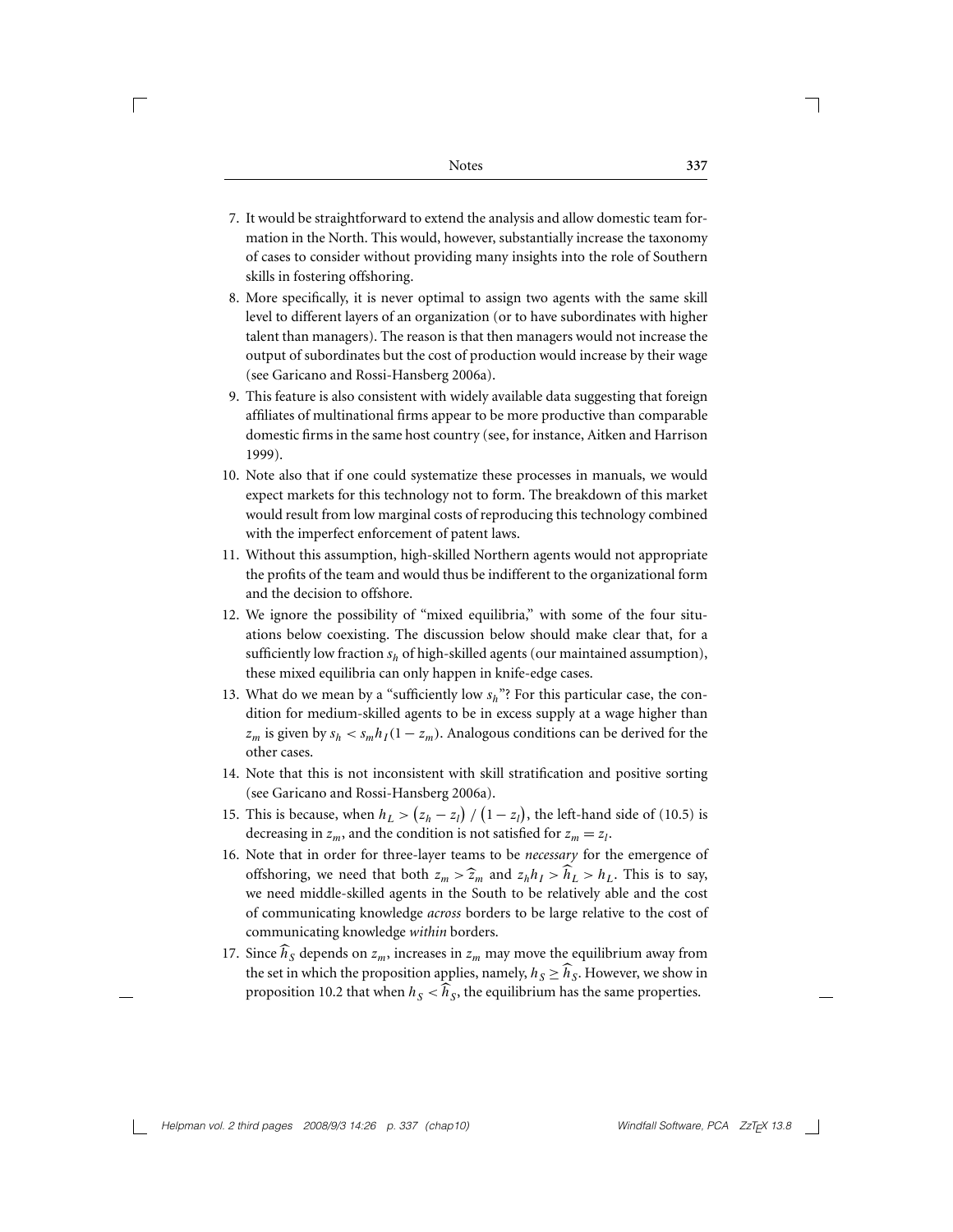- 18. Note also that when high-skilled Northern agents are (partially) self-employed, then they will earn the same wage regardless of the equilibrium organization. They are thus indifferent between different organizational modes.
- 19. This is not the case in Garicano and Rossi-Hansberg (2006a) where the incentives for top managers to acquire knowledge increase with the size of their teams, making teams of three (or more) layers profitable even though agents in lower layers can organize by themselves.
- 20. This follows from

$$
\frac{\partial^2 \left( \frac{z_h - z_m \frac{h_L}{h_S} - z_l \left( 1 - \frac{h_L}{h_S} \right)}{h_I (1 - z_m)} \right)}{\partial z_m \partial h_S} = \frac{h_L \left( 1 - z_l \right)}{h_S^2 h_I \left( 1 - z_m \right)^2} > 0.
$$

- 21. In this case  $w_l = \left[1 h_S\left(1 z_l\right)\right] z_m$  and  $w_m = z_m$ . This can be used to show that in the case of three-layer offshoring or two-layer offshoring with low types,  $∂<sup>2</sup>w<sub>h</sub>/∂z<sub>m</sub>∂h<sub>S</sub> > 0$ , while in the case of two-layer offshoring with medium types,  $\partial^2 w_h / \partial z_m \partial h_S = 0$ .
- 22. We divide by GDP since the absolute level of offshoring in the model can be arbitrarily determined by choice of productivity and population size. We are aware that FDI is an imperfect measure of the volume of offshoring (see Lipsey 2003). Unfortunately, data on the operations of offshoring facilities is not available for a large cross section of host countries.
- 23. The cutoff used to build the dummy variable *BCI* is 0.5, which corresponds to one-half standard deviation above the mean communication index. All our results are robust to increasing or decreasing this cutoff by one-quarter standard deviation. Consistent with the model, if we lower the threshold even more (say, to the mean communication index, that is, 0) the results become insignificant although they have the predicted sign. The reason is that we are mixing countries for which the effect of middle skills should be positive with countries (such as Kuwait) for which the effect should be negative, which leads to insignificant coefficients.
- 24. See Ramondo (2005) for an attempt along these lines.

#### references

- Aitken, B., and A. Harrison. 1999. "Do Domestic Firms Benefit from Foreign Direct Investment? Evidence from Panel Data." *American Economic Review* 89(3): 605–18.
- Antràs, Pol. 2003. "Firms, Contracts, and Trade Structure." Quarterly Journal of *Economics* 118(4):1375–1418.

 $\sqrt{ }$